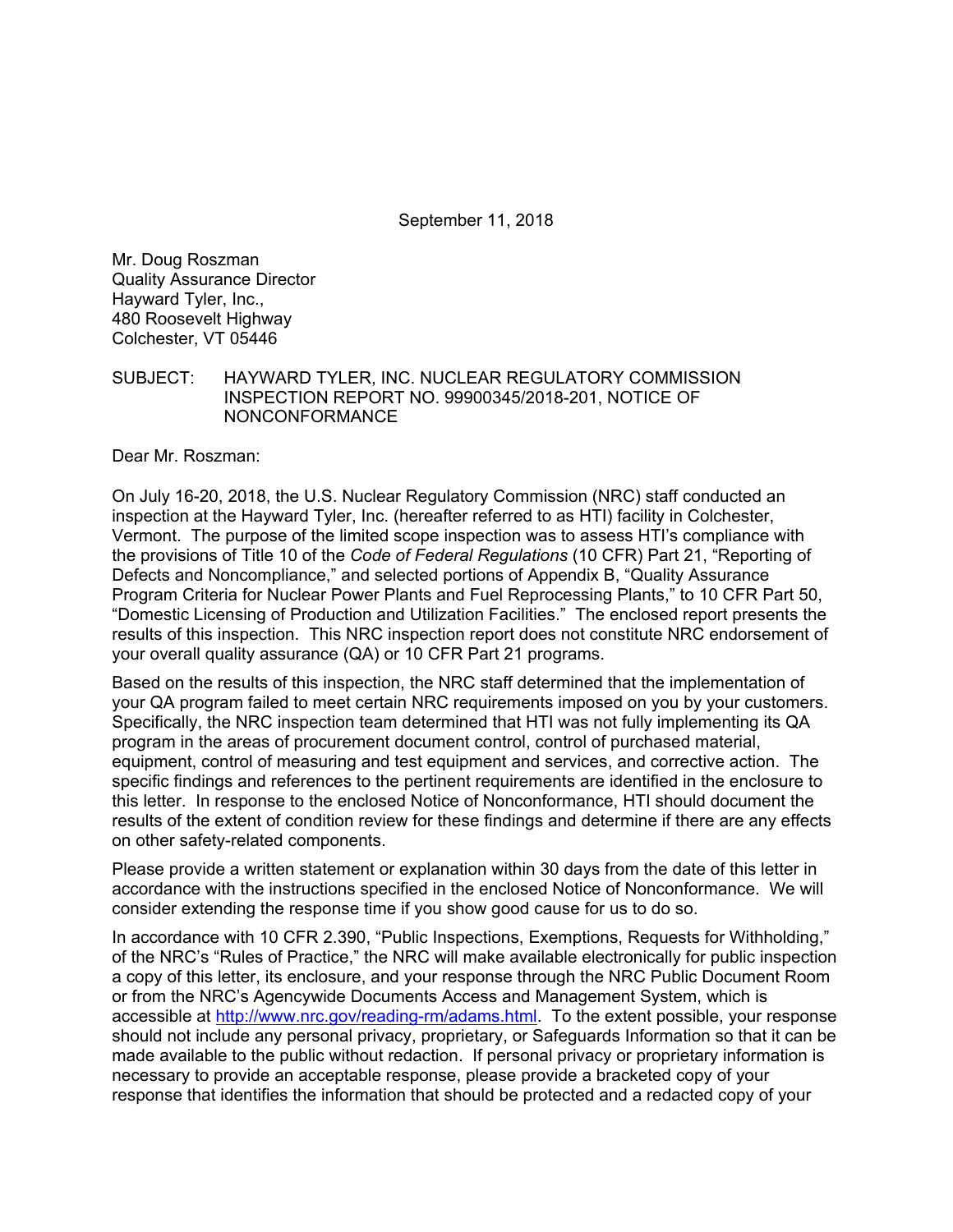response that deletes such information. If you request that such material be withheld from public disclosure, you must specifically identify the portions of your response that you seek to have withheld and provide in detail the bases for your claim (e.g., explain why the disclosure of information would create an unwarranted invasion of personal privacy or provide the information required by 10 CFR 2.390(b) to support a request for withholding confidential commercial or financial information). If Safeguards Information is necessary to provide an acceptable response, please provide the level of protection described in 10 CFR 73.21, "Protection of Safeguards Information: Performance Requirements."

Sincerely,

Kerri A. Kavanagh, Chief **/RA/**  Quality Assurance Vendor Inspection Branch-2 Division of Construction Inspection and Operational Programs Office of New Reactors

Docket No.: 99900345 EPID No.: I-2018-201-0039

Enclosures:

- 1. Notice of Nonconformance
- 2. Inspection Report No. 99900345/2018-201 and Attachment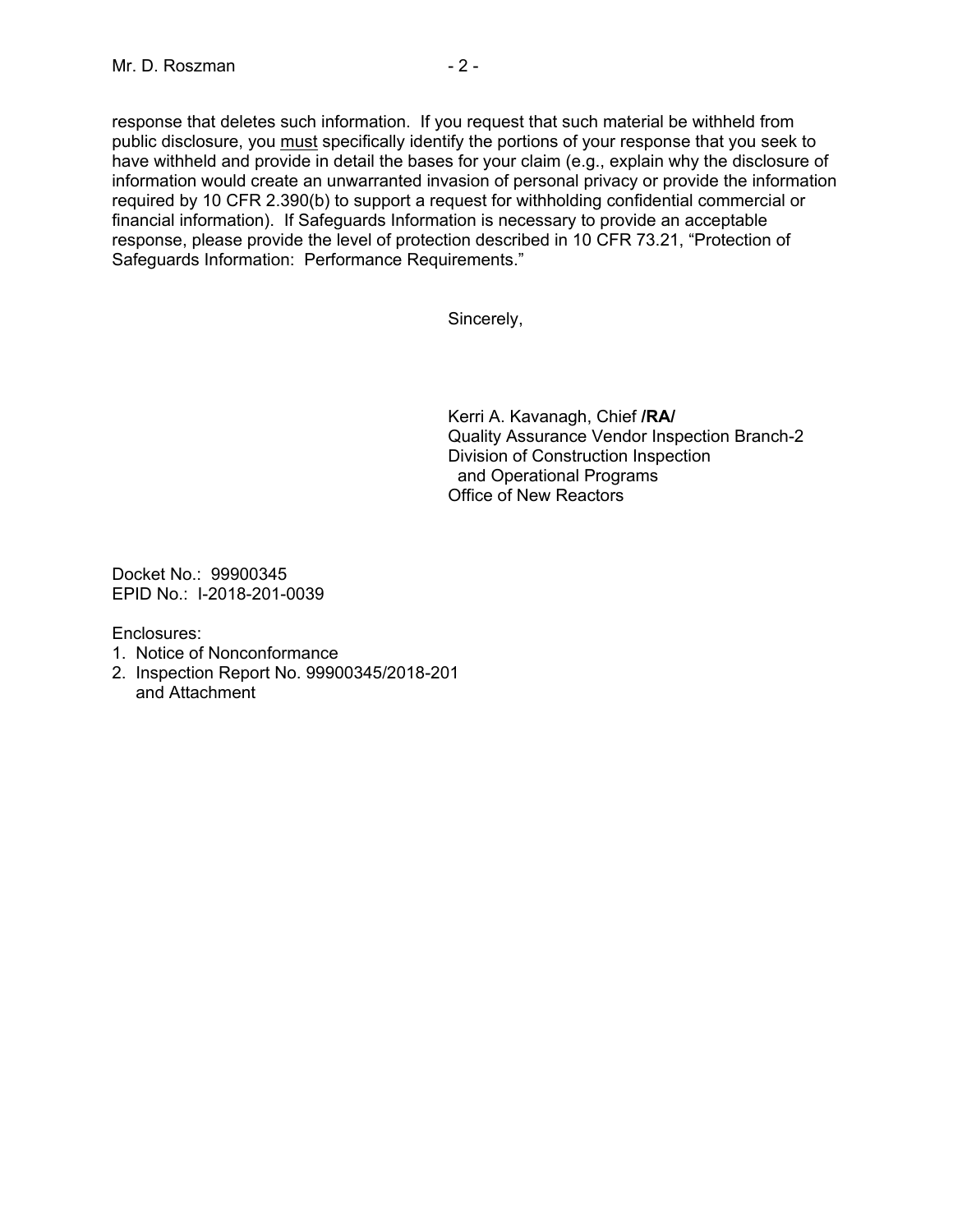Letter to Doug Roszman from Kerri Kavanagh dated September 11, 2018

SUBJECT: HAYWARD TYLER, INC. NUCLEAR REGULATORY COMMISSION INSPECTION REPORT NO. 99900345/2018-201, NOTICE OF NOTICE OF NONCONFORMANCE Dated: September 11, 2018

#### DISTRIBUTION: RGuzman **TJackson** ASakadales ConE\_Resource NRO\_DCIP\_Distribution Doug.Roszman@haywardtyler.com

## **ADAMS Accession No.: ML18250A302 NRO-002**

**OFFICE** NRO/DCIP/QVIB-2 NRO/DCIP/QVIB-2 NRO/DCIP/QVIB-2 **NAME** JOrtega-Luciano | RPatel | THerrity **DATE** 09/10/2018 09/10/2018 09/10/2018 **OFFICE** NRO/DCIP/CIPB NRO/DCIP/QVIB-2 **NAME** JBurke | KKavanagh **DATE** 09/10/2018 09/11/2018

# **OFFICIAL RECORD COPY**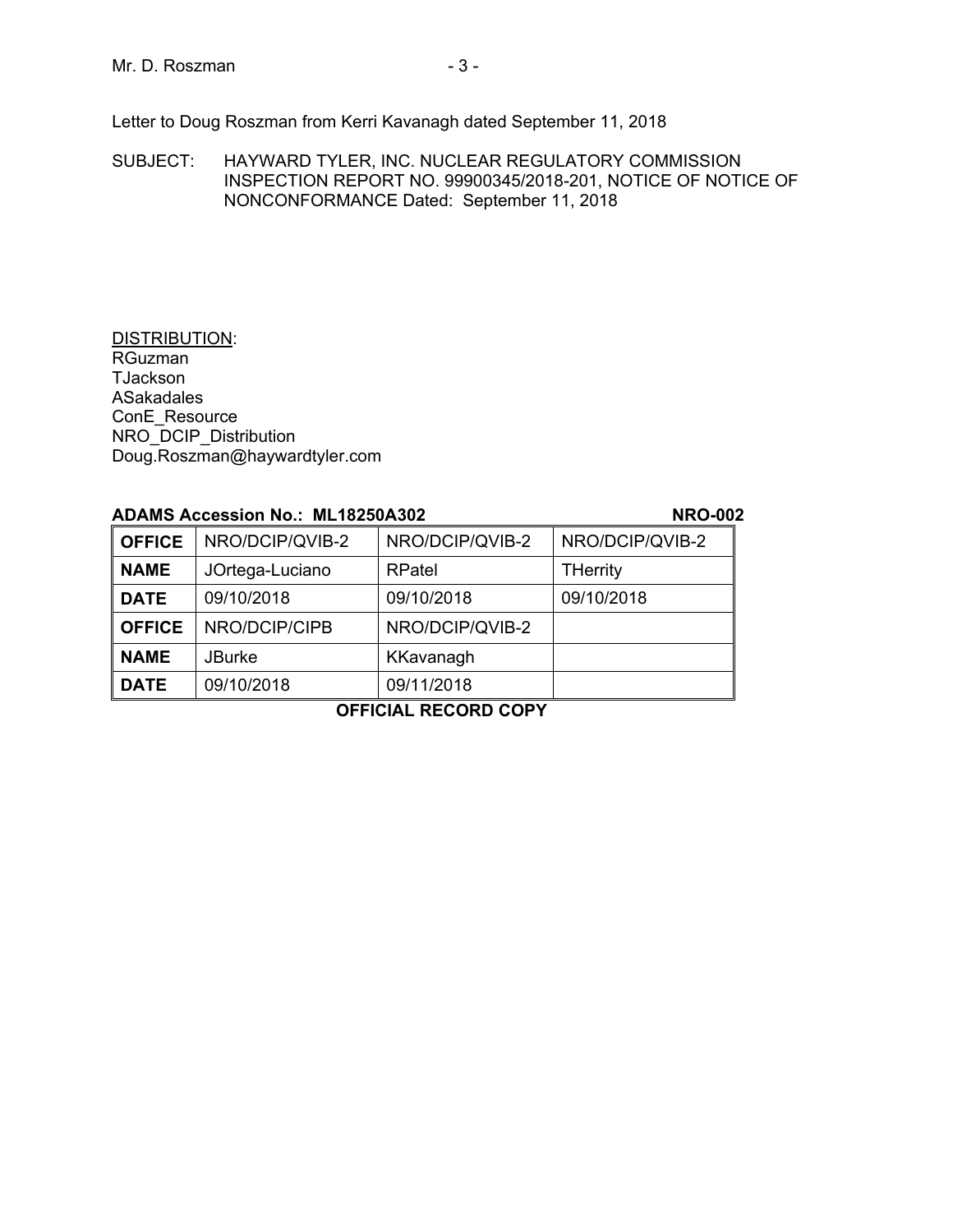#### **NOTICE OF NONCONFORMANCE**

Hayward Tyler, Inc. Docket No. 99900345 480 Roosevelt Hwy. Report No. 2018-201 Colchester, VT 05446

Based on the results of a U.S. Nuclear Regulatory Commission (NRC) inspection conducted at the Hayward Tyler, Inc. (hereafter referred to as HTI) facility in Colchester, VT, from July 16, 2018 through July 20, 2018, HTI did not conduct certain activities in accordance with NRC requirements that were contractually imposed upon HTI by its customers or NRC licensees:

A. Control of Purchased Material, Equipment, and Services:

 Criterion VII, "Control of Purchased Material, Equipment, and Services." of Appendix B, "Quality Assurance Criteria for Nuclear Power Plants and Fuel Reprocessing Plants," to Title 10 of the Code of Federal Regulations (10 CFR) Part 50, "Domestic Licensing of Production and Utilization Facilities," states, in part that, "Measures shall be established to assure that purchased material, equipment and services, whether purchased directly or through contractors and subcontractors, conform to the procurement documents. These measures shall include provisions, as appropriate, for source evaluation and selection, objective evidence of quality furnished by the contractor or subcontractor, inspection at the contractor or subcontractor source, and examination of products upon delivery."

 Subsection NCA-3842.2, "Evaluation of the Qualified Material Organization's Program by Certified Material Organizations of Certificate Holders," of Section III, "Rules for Construction of Nuclear Facility Components," of the American Society of Mechanical Engineers (ASME) Boiler & Pressure Vessel (B&PV) Code 2015 Edition, states, in part that, "Evaluation of a Material Organization's Quality System Program by parties other than the Society, as provided by NCA-3820(b), shall be performed in accordance with the requirements of (a) through (i) below […] (b). The Quality System Manual (NCA-4253.1) shall be the party's guide for surveying and auditing the qualified Material Organization's continued compliance with the accepted Quality System Program.

Subsection NCA-4253.1, "Quality System Manual," in Section III of the ASME B&PV Code, 2015 Edition, states, in part that, "The Quality Program shall be described and summarized in a Quality System Manual that shall be a major basis for demonstration of compliance with the rules of this Section."

Contrary to the above, as of July 20, 2018, HTI failed to establish adequate measures for source evaluation and selection of contractors and subcontractors to ensure that purchased material, equipment, and services conformed to procurement documents. Specifically, the NRC inspection team determined that HTI failed to adequately qualify a material organization (MO) (i.e. castings) as an approved supplier in accordance with the requirements of NCA-3842.2. The NRC inspection team identified several instances in which the audit checklist did not provide sufficient objective evidence to support the conclusion that the MO had met the controls and applicable requirements of subsection NCA-3850, "Quality System Program Requirements." Furthermore, the NRC inspection team reviewed the quality manual of the MO to independently verify whether it met the applicable requirements of NCA-3800. The quality manual did not contain additional attachments or appendices to address the gaps between a Quality Systems Program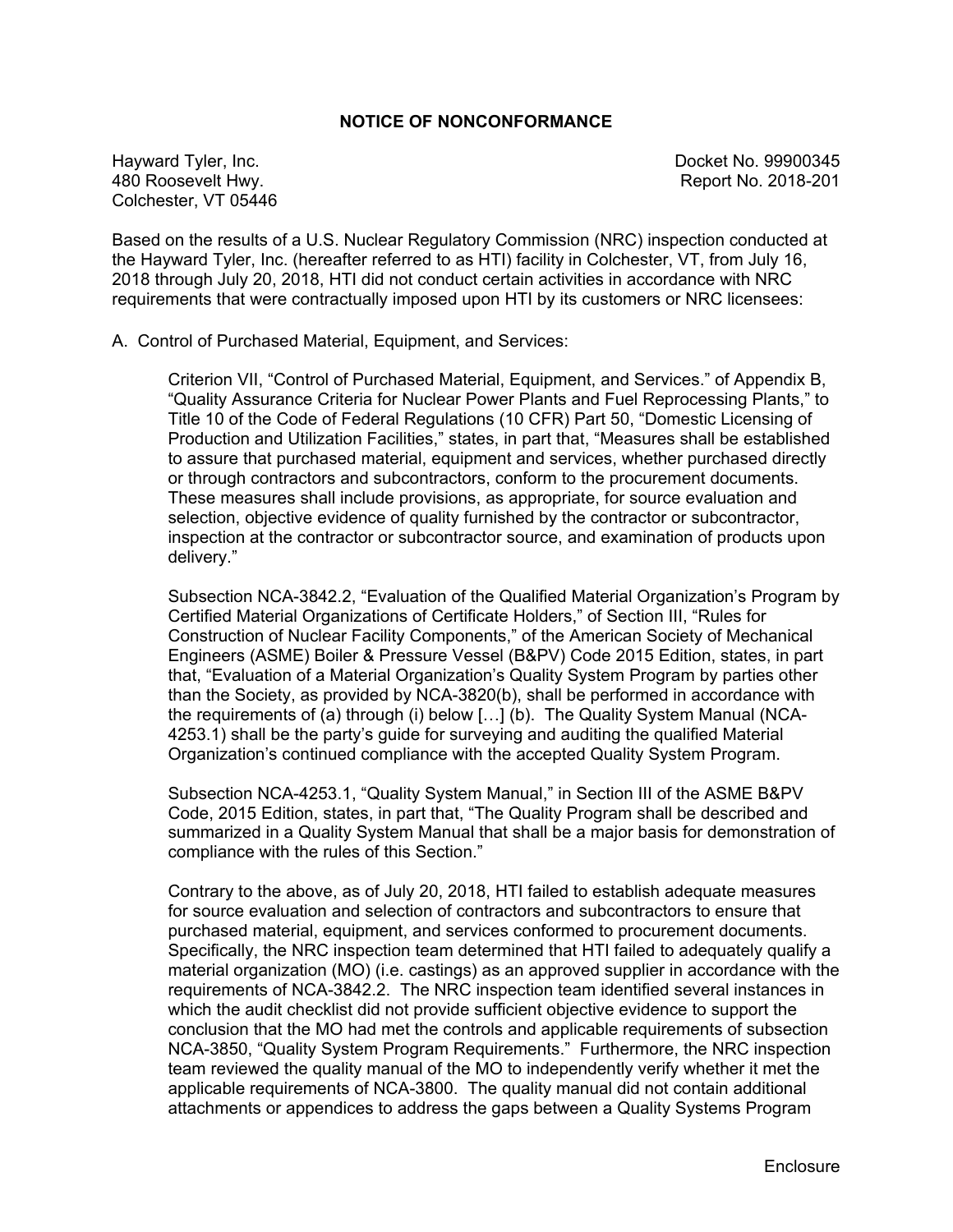based on the International Organization for Standardization (ISO) 9001:2008, "Quality Management System – Requirements" and an ASME B&PV NCA-3800 Quality Systems Program.

These issues has been identified as Nonconformance 99900345/2018-201-01

B. Procurement Document Control:

Criterion IV "Procurement Document Control," states, in part that, "Measures shall be established to assure that applicable regulatory requirements, design bases, and other requirements which are necessary to assure adequate quality are suitably included or referenced in the documents for procurement of material, equipment, and services, whether by the applicant or by its contractors or subcontractors."

Contrary to the above, as of July 20, 2018, HTI failed to include the applicable regulatory requirements in its safety-related procurement documents for material and services procured as basic components to safety-related equipment which is necessary to ensure that adequate quality assurance is suitably included or referenced. Specifically, HTI did not impose the requirements of Appendix B to 10 CFR Part 50 in its safety-related procurement documents for materials and services procured as basic components. Procurement documents shall specify compliance with the requirements of Appendix B to 10 CFR Part 50 to ensure that adequate quality assurance is applied and passed down to the sub-suppliers.

This issue has been identified as Nonconformance 99900345/2018-201-02.

C. Control of Purchased Material, Equipment, and Services

Criterion VII, "Control of Purchased Material, Equipment, and Services," of Appendix B to 10 CFR Part 50, states, in part that, "Measures shall be established to assure that purchased material, equipment, and services, whether purchased directly or through contractors and subcontractors, conform to the procurement documents. These measures shall include provisions, as appropriate, for source evaluation and selection, objective evidence of quality furnished by the contractor or subcontractor, inspection at the contractor or subcontractor source, and examination of products upon delivery."

Contrary to the above, as of July 20, 2018, HTI failed to establish measures to assure that services, whether purchased directly or through contractors and subcontractors, conform to the procurement documents. Specifically, the NRC inspectors determined that:

- 1. HTI performed limited-scope audits of its commercial supplier's QA program rather than commercial-grade surveys, to verify how the identified critical characteristics were controlled, specific to the service procured (i.e. machining services).
- 2. HTI procured welding material from a commercial supplier, in October 2017 and used the commercial welding material in safety-related applications without reviewing the suitability of the material or assuring that the material conformed to the purchase requirements of the customer.

This issue has been identified as Nonconformance 99900345/2018-201-03.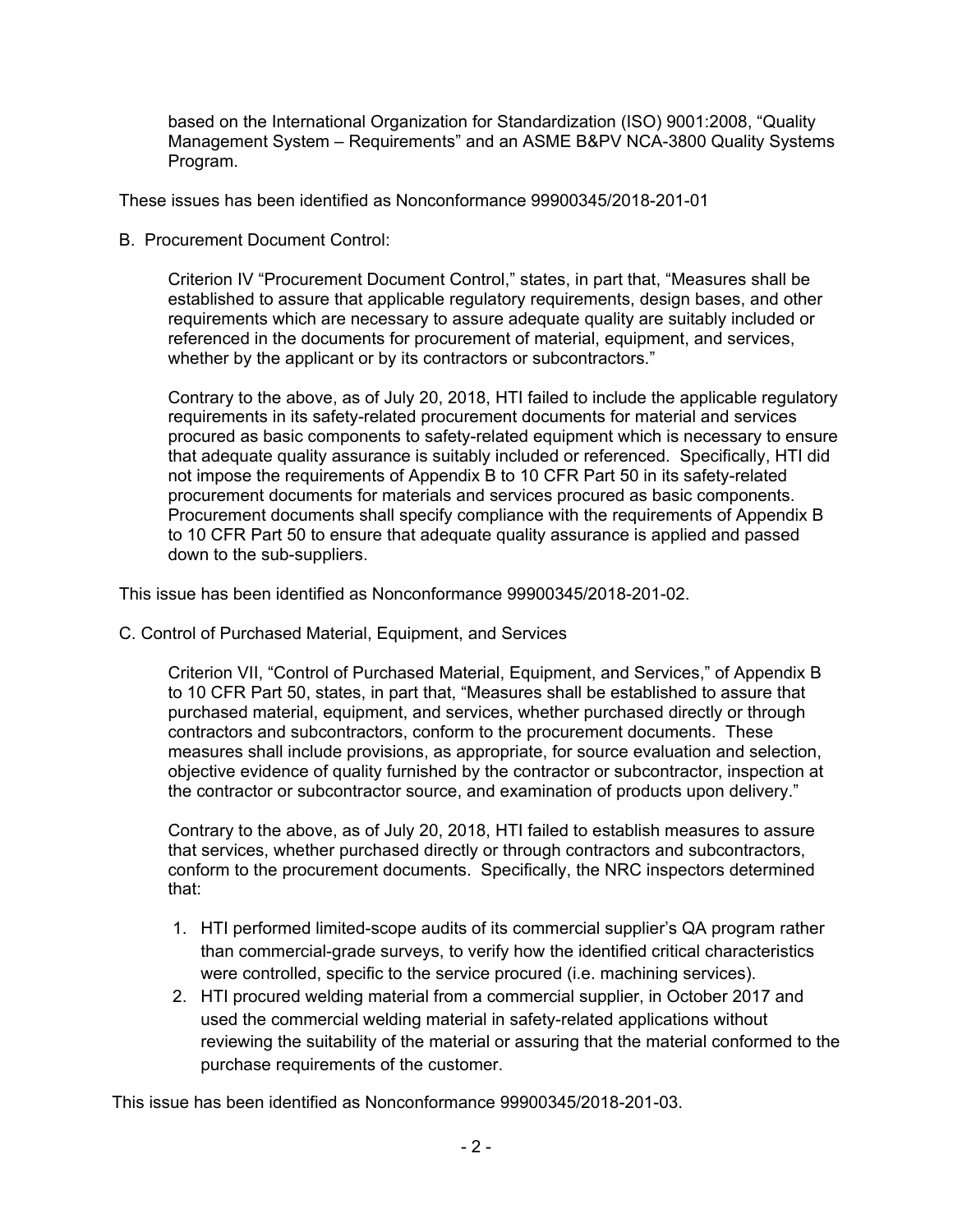#### D. Control of Measuring and Test Equipment

Criterion XII, "Control of Measuring and Test Equipment," of Appendix B to 10 CFR Part 50, states, in part that, "measures shall be established to assure that tools, gages, instruments, and other measuring and testing devices used in activities affecting quality are properly controlled, calibrated, and adjusted at specified periods to maintain accuracy within necessary limits."

Criterion V, "Instructions, Procedures, and Drawings," of Appendix B to 10 CFR Part 50, states, "Activities affecting quality shall be prescribed by documented instructions, procedures, or drawings, of a type appropriate to the circumstances and shall be accomplished in accordance with these instructions, procedures, or drawings. Instructions, procedures, or drawings shall include appropriate quantitative or qualitative acceptance criteria for determining that important activities have been satisfactorily accomplished."

HTI's Quality Assurance Manual Section 12, "Control of Measuring and Test Equipment," Subsection 12.3 states in part that, "calibration activities will be performed in accordance with written procedures prepared by the QC [Quality Control] inspector and reviewed and approved by the Quality Assurance Director (QAD). These procedures include the basis and method of calibration, allowable tolerance and other controls that assure that M&TE [measuring and test equipment] is properly adjusted at specified period of use intervals." Further, it states, "Pressure gauges used for hydrostatic test will be calibrated against a standard dead weight tester before each test or series of tests. A series is that group of tests using the same gauge, which is conducted within a period not exceeding two weeks. Analog type gauges will have a range of not less than 1½ times nor more than 4 times the test pressure."

Contrary to the above, as of July 20, 2018, HTI failed to establish adequate controls to ensure that the pressure gauges used in hydrostatic testing of safety-related components affecting quality were properly calibrated and adjusted at specified periods to maintain their accuracy within necessary limits using a written calibration procedure. Specifically, the NRC inspection team determined that the pressure gauge used during hydrostatic testing of three ASME Section III safety-related diffusers were not calibrated within the tolerance range of 0-400 pounds per square inch gauge (PSIG) using a standard dead weight tester and calibration procedure. HTI had been calibrating this pressure gauge with a standard dead weight tester and calibrated tolerance range of 1000 to 10,000 PSIG. The pressure gauge was used for hydrostatic testing of safetyrelated components since September 2015. The validity of such hydrostatic test results are of indeterminate quality.

This issue has been identified as Nonconformance 99900345/2018-201-04.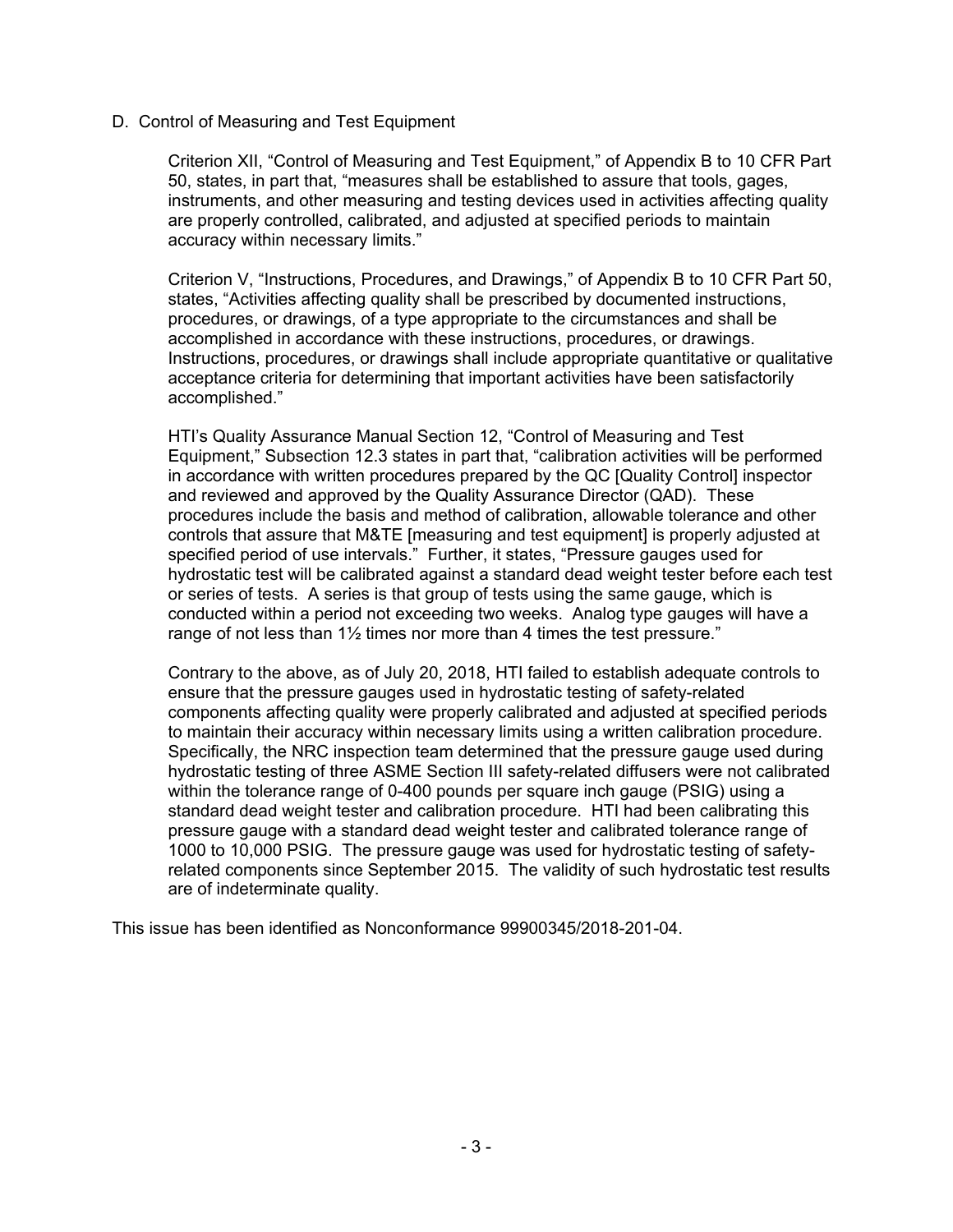E. Corrective Action:

Criterion XVI, "Corrective Action," of Appendix B, to 10 CFR Part 50, states in part that, "measures shall be established to assure that conditions adverse to quality, such as failures, malfunctions, deficiencies, deviations, defective material and equipment, and nonconformances are promptly identified and corrected."

Paragraph 16.1, "Purpose and Scope," Section 16, "Corrective Action," of the "Quality Assurance Manual of Hayward Tyler, Inc.," Edition 7 Revision 0, dated January 7, 2017, states, in part that, "conditions adverse to quality such as repetitive audit findings, failures, malfunctions, deficiencies, defective material/services/equipment and other nonconformances are promptly identified and corrected and the cause is identified and corrected."

Contrary to the above, as of July 20, 2018, HTI failed to promptly identify and correct conditions adverse to quality. Specifically, the corrective actions that were implemented by HTI to address the findings in the 2001 NRC Inspection Report 99900345/2001-201 were ineffective. As a result of the ineffective corrective actions, the NRC inspection team identified the following similar examples:

- 1. HTI did not ensure that verification of the suitability of material to be used in a safety-related application was verified;
- 2. The QA director was not independent of work being inspected; and
- 3. Weld material issued from weld storage by welders for use on safety-related components was not adequately confirmed by Quality Assurance or a Quality Control Inspector.

These issue have been identified as Nonconformance 99900345/2018-201-05.

Please provide a written statement or explanation to the US Nuclear Regulatory Commission. ATTN: Document Control Desk, Washington, DC 20555-0001 with a copy to the Chief, Quality Vendor Inspection Branch 2, Division of Construction Inspection & Operational Programs, Office of New Reactors within 30 days of the date of the letter transmitting this Notice of Nonconformance. This reply should be clearly marked as a "Reply to a Notice of Nonconformance" and should include for each noncompliance: (1) the reason for the noncompliance, or if contested, the basis for disputing the nonconformance; (2) the corrective steps that have been taken and the results achieved; (3) the corrective steps that will be taken to avoid noncompliance; and (4) the date when your corrective action will be completed. Where good cause is shown, consideration will be given to extending the response time.

Because your response will be made available electronically for public inspection in the NRC Public Document Room or from the NRC's document system (ADAMS), accessible from the NRC Web site at http://www.nrc.gov/reading-rm/adams.html, to the extent possible, it should not include any personal privacy, proprietary, or safeguards information so that it can be made available to the public without redaction. If personal privacy or proprietary information is necessary to provide an acceptable response, then please provide a bracketed copy of your response that identifies the information that should be protected and a redacted copy of your response that deleted such information.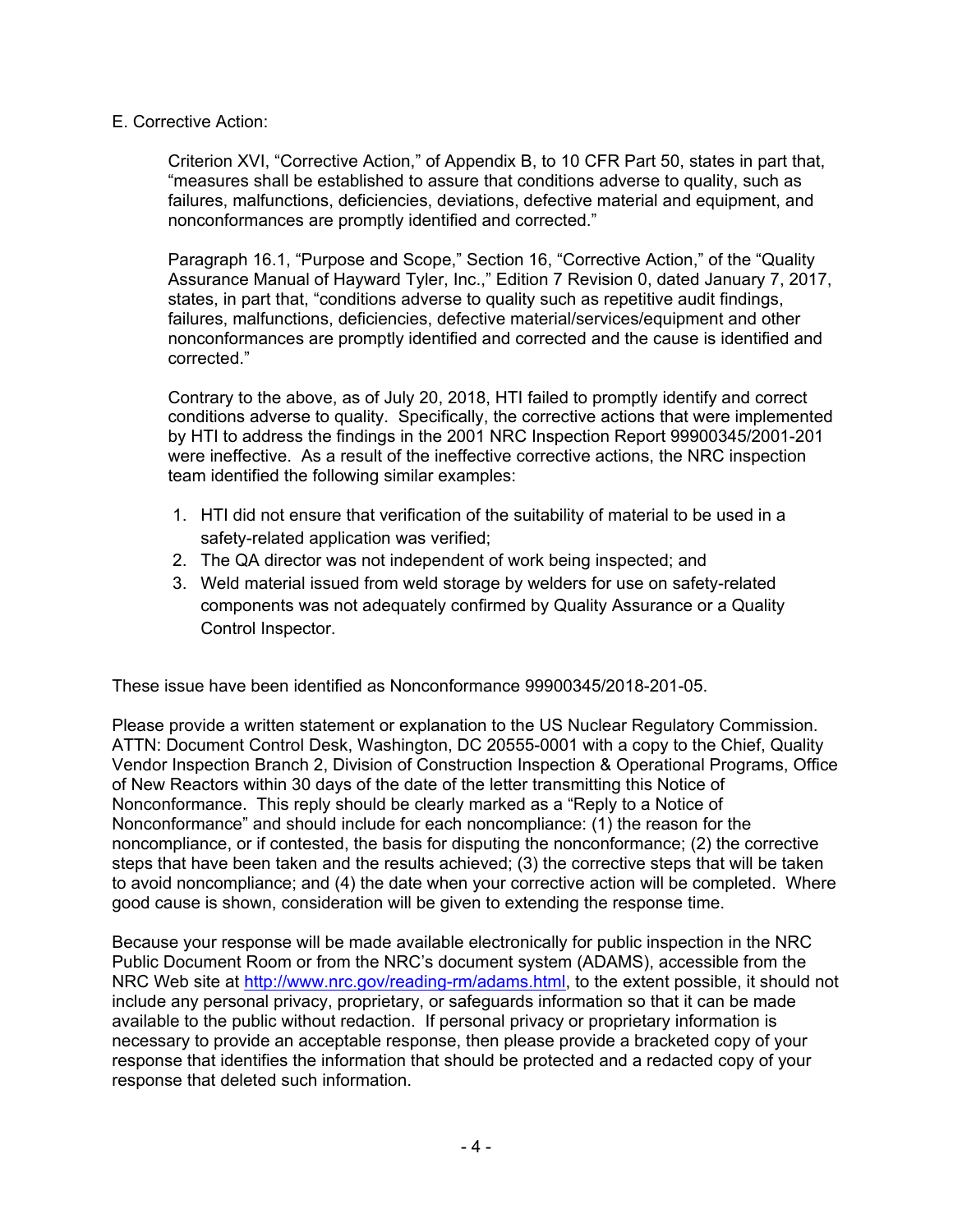If you request withholding of such material, you must specifically identify the portions of your response that you seek to have withheld and provide, in detail, the bases for your claim of withholding (e.g., explain why the disclosure of information will create an unwarranted invasion of personal privacy or provide the information required by 10 CFR 2.390(b) to support a request for withholding confidential commercial or financial information). If safeguards information is necessary to provide an acceptable response, please provide the level of protection described in 10 CFR 73.21.

Dated this 11th day of September 2018.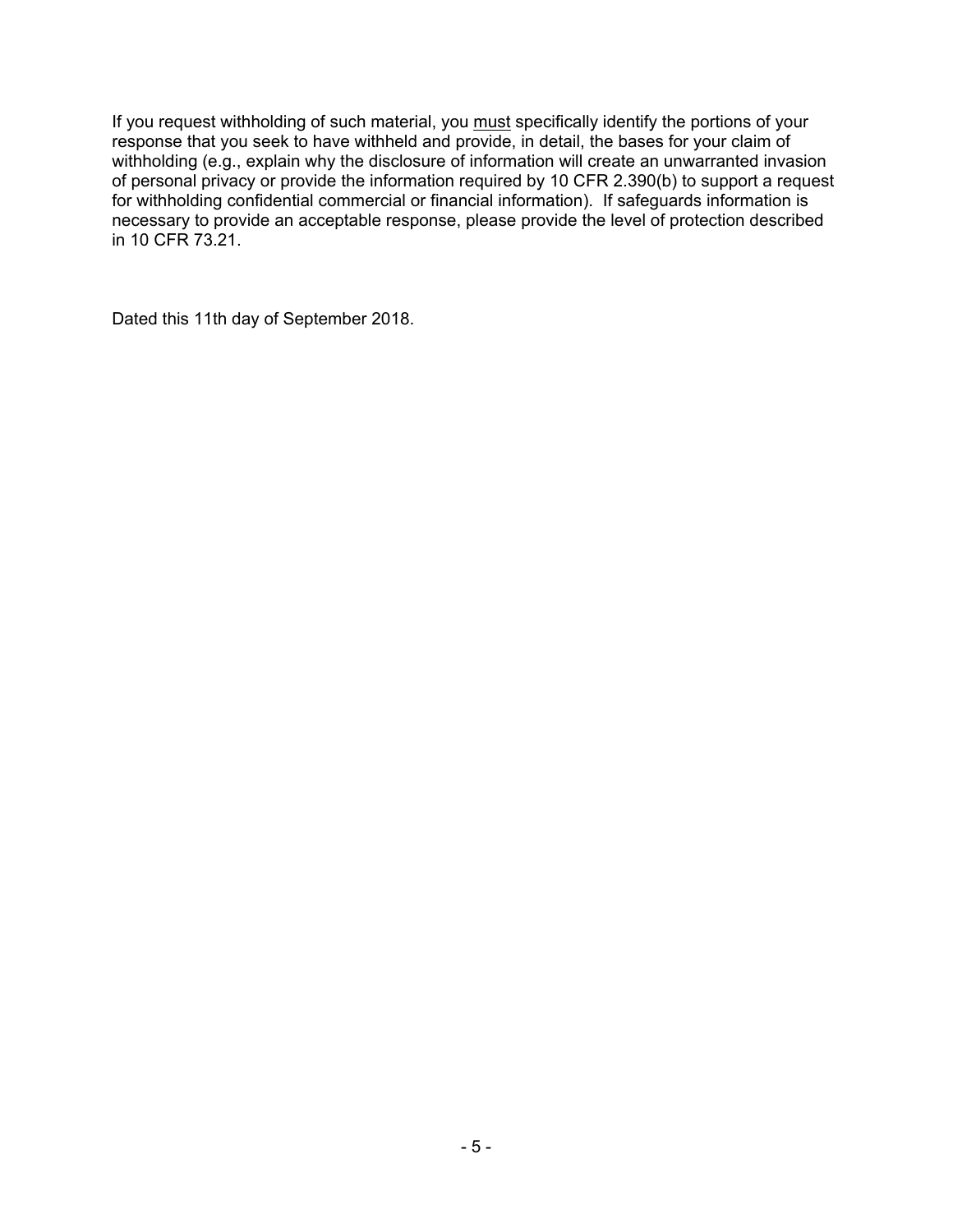#### **U.S. NUCLEAR REGULATORY COMMISSION OFFICE OF NEW REACTORS DIVISION OF CONSTRUCTION INSPECTION AND OPERATIONAL PROGRAMS VENDOR INSPECTION REPORT**

| Docket No.:                       | 99900345                                                                                                                                                                                                                                                                                                                                                                                                                                                                                        |                                                       |             |
|-----------------------------------|-------------------------------------------------------------------------------------------------------------------------------------------------------------------------------------------------------------------------------------------------------------------------------------------------------------------------------------------------------------------------------------------------------------------------------------------------------------------------------------------------|-------------------------------------------------------|-------------|
| Report No.:                       | 99900345/2018-201                                                                                                                                                                                                                                                                                                                                                                                                                                                                               |                                                       |             |
| Vendor:                           | Hayward Tyler, Inc.<br>480 Roosevelt Hwy<br>Colchester, VT 05446                                                                                                                                                                                                                                                                                                                                                                                                                                |                                                       |             |
| Vendor Contact:                   | Mr. Doug Roszman<br><b>Quality Assurance Director</b><br>Phone: 1-802-316-2172                                                                                                                                                                                                                                                                                                                                                                                                                  |                                                       |             |
| <b>Nuclear Industry Activity:</b> | Hayward Tyler, Inc. (HTI), is an American Society of Mechanical<br>Engineers (ASME) Boiler & Pressure Vessel (B&PV) Code<br>Certificate Holder holding an N, NPT, NA and U stamp. HTI's<br>scope of supply includes, but is not limited to, design, fabrication,<br>assembly, and testing of ASME B&PV Code Section III, Class 1, 2<br>& 3 and non-ASME safety-related pumps, spare,<br>repair/replacement of parts, components and appurtenances<br>associated engineering and field services. |                                                       |             |
| <b>Inspection Dates:</b>          | July 16-20, 2018                                                                                                                                                                                                                                                                                                                                                                                                                                                                                |                                                       |             |
| Inspectors:                       | Jonathan Ortega-Luciano<br>Raju Patel<br><b>Thomas Herrity</b>                                                                                                                                                                                                                                                                                                                                                                                                                                  | NRO/DCIP/QVIB-2<br>NRO/DCIP/QVIB-2<br>NRO/DCIP/QVIB-2 | Team Leader |
| Approved by:                      | Kerri A. Kavanagh, Chief<br>Quality Assurance Vendor Inspection Branch-2<br>Division of Construction Inspection<br>and Operational Programs<br><b>Office of New Reactors</b>                                                                                                                                                                                                                                                                                                                    |                                                       |             |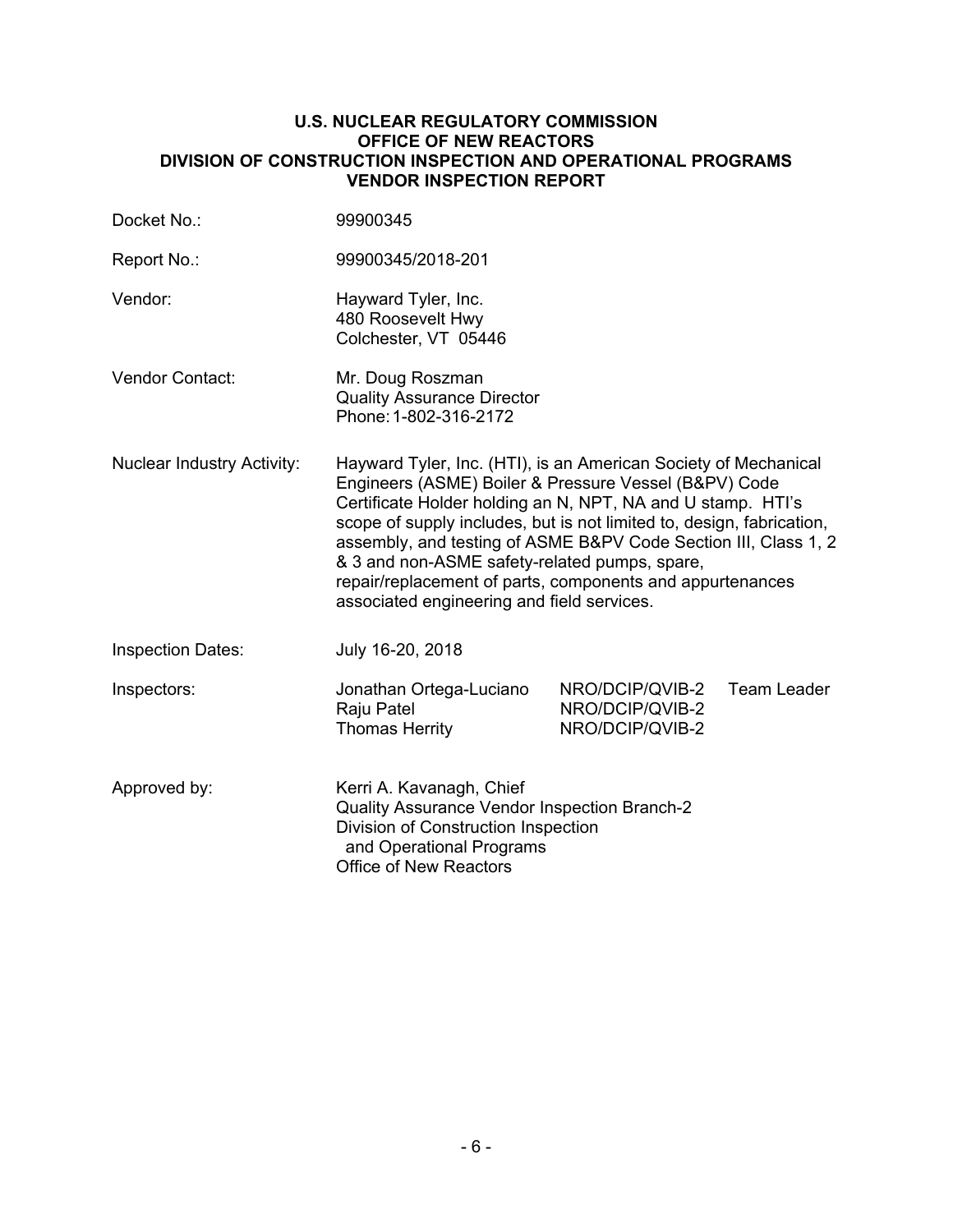# **EXECUTIVE SUMMARY**

#### Hayward Tyler, Inc. 9990345/2018-201

The U.S. Nuclear Regulatory Commission (NRC) staff conducted a vendor inspection at the Hayward Tyler, Inc. (hereafter referred to as HTI) facility in Colchester, VT, to verify that it had implemented an adequate quality assurance (QA) program that complies with the requirements of Appendix B, "Quality Assurance Criteria for Nuclear Power Plants and Fuel Reprocessing Plants," to Title 10 of the *Code of Federal Regulations* (10 CFR) Part 50, "Domestic Licensing of Production and Utilization Facilities." In addition, the NRC inspection also verified that HTI implemented a program under 10 CFR Part 21, "Reporting of Defects and Noncompliance."

This technically-focused inspection specifically evaluated HTI's implementation of quality activities associated with the design, fabrication, and testing activities associated with safetyrelated pumps and spare parts being provided to operating nuclear power plants. Specific activities observed by the NRC inspection team included:

- receipt inspection of set thread ring gage, ID No. HTS-35-438;
- receipt inspection of set plug gage, ID No. HTS-35-434; and
- commercial-grade dedication of helical compression spring.

In addition to observing these activities, the NRC inspection team verified that measuring and test equipment were being properly identified, marked, calibrated and used within calibrated range.

These regulations served as the bases for the NRC inspection:

- Appendix B to 10 CFR Part 50;
- 10 CFR Part 21.

During the course of this inspection, the NRC inspection team implemented Inspection Procedure (IP) 36100, "Inspection of 10 CFR Part 21 and Programs for Reporting Defects and Noncompliance," dated February 13, 2012, IP 43002, "Routine Inspections of Nuclear Vendors," dated January 27, 2017, and IP 43004, "Inspection of Commercial-Grade Dedication Programs," dated January 27, 2017.

This was the third NRC inspection of HTI's facility in Colchester, VT. The last NRC inspection was conducted in May 2001 and the results are documented in Inspection Report (IR) No. 999000345/01-201, dated August 3, 2001.

With the exception of the Notice of Nonconformances described below, the NRC inspection team concluded that HTI's QA policies and procedures comply with the applicable requirements of Appendix B to 10 CFR Part 50 and 10 CFR Part 21, and that HTI's personnel are implementing these policies and procedures effectively. The results of this inspection are summarized below.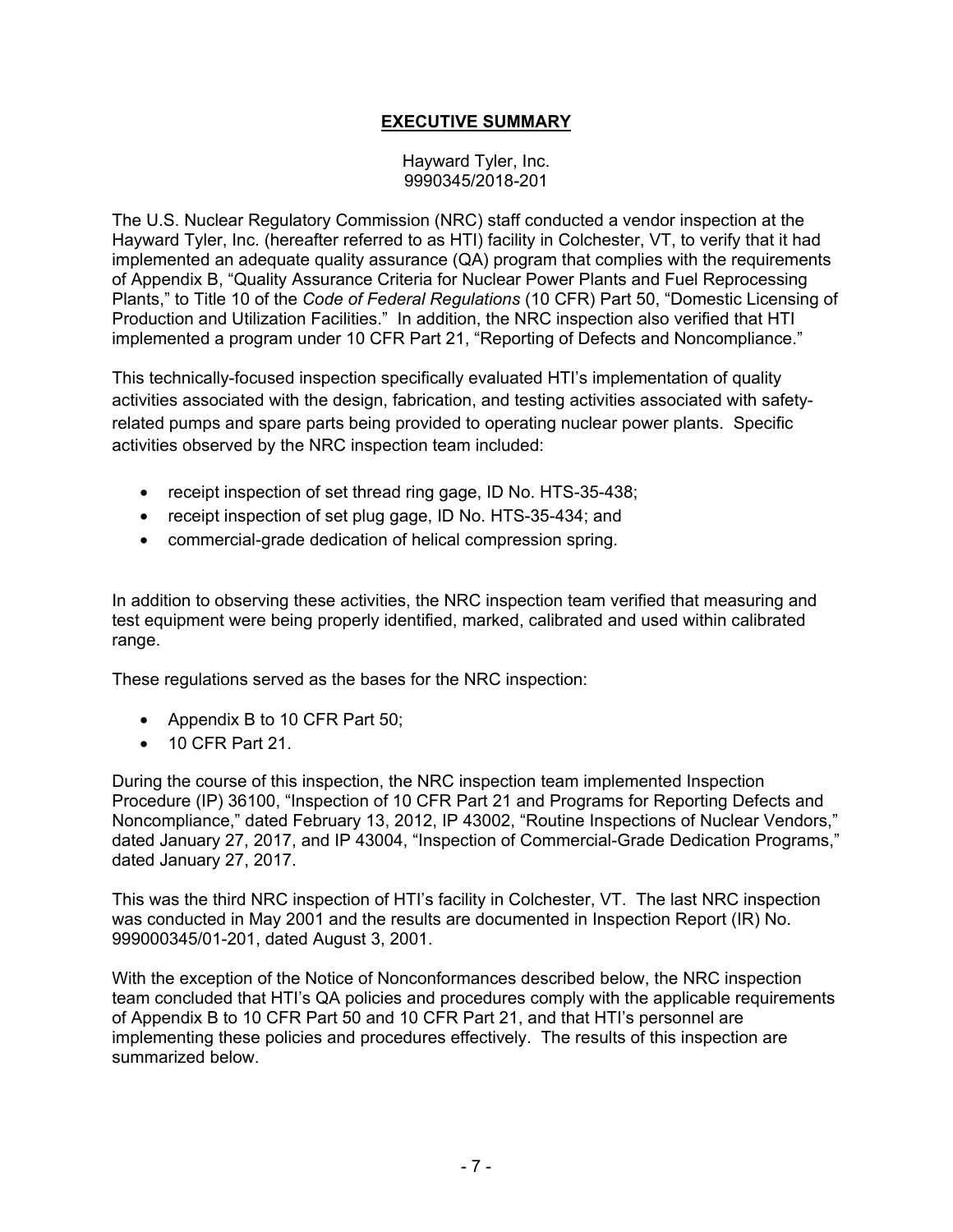## Control of Purchased Material, Equipment, and Services

The NRC inspection team issued Nonconformance 99900345/2018-201-01 and 99900345/2018-201-03, in association with HTI's failure to implement the regulatory requirements of Criterion VII, "Control of Purchased Material, Equipment, and Services" of Appendix B to 10 CFR Part 50. Nonconformance 99900345/2018-201-01 cites HTI for failing to adequately qualify a material organization (i.e. castings) as an approved supplier in accordance with the requirements of NCA-3842.2. HTI's audit checklist did not provide sufficient objective evidence to support a conclusion that the supplier had met the controls and applicable requirements of subsection NCA-3850, "Quality System Program Requirements."

Nonconformance 99900345/2018-201-03 cites HTI for failing to perform an adequate commercial-grade survey of machining services. Specifically, the NRC inspection team determined that HTI performed limited-scope audits of the commercial supplier's QA program rather than a commercial-grade surveys to verify how the identified critical characteristics were controlled, specific to the service procured.

Also, Nonconformance 99900345/2018-201-03 cites HTI for failing to control the procurement of welding materials and assure that the material purchased conforms to the requirements of the purchase order. Specifically, HTI procured welding material from a commercial supplier, in October 2017 and used the commercial welding material in safety-related applications without reviewing the suitability of the material or assuring that the material conformed to the requirements of the customer's purchase order.

## Procurement Document Control

The NRC inspection team issued Nonconformance 99900345/2018-201-02 in association with HTI's failure to implement the requirements of Criterion IV, "Procurement Document Control," of Appendix B to 10 CFR Part 50. Specifically, HTI did not impose the requirements of Appendix B in its safety-related purchase orders for materials and services procured as basic components. Purchase orders shall specify compliance with the requirements of Appendix B to ensure that adequate quality assurance is applied and the requirements of Appendix B are adequately passed down to the sub-suppliers.

## Control of Measurement and Test Equipment

The NRC inspection team issued Nonconformance 99900345/2018-201-04, as a result of HTI's failure to implement the regulatory requirements of Criterion XII, "Control of Measuring and Test Equipment," and Criterion V, "Instructions, Procedures, and Drawings," of Appendix B to 10 CFR Part 50. Specifically, the NRC inspection team determined that the pressure gauge used during hydrostatic testing of three ASME Section III safety-related diffusers was not calibrated within the tolerance range of 0-400 pounds per square inch gauge (PSIG) using a standard dead weight tester and without an established calibration procedure. The validity of such hydrostatic tests results are of indeterminate quality.

#### Corrective Action Program

The NRC inspection team issued Nonconformance 99900345/2018-201-05, as a result of HTI's failure to implement the regulatory requirements of Criterion XVI, "Corrective Actions of Appendix B to 10 CFR Part 50. Nonconformance 99900345/2018-201-05, cites HTI for failing to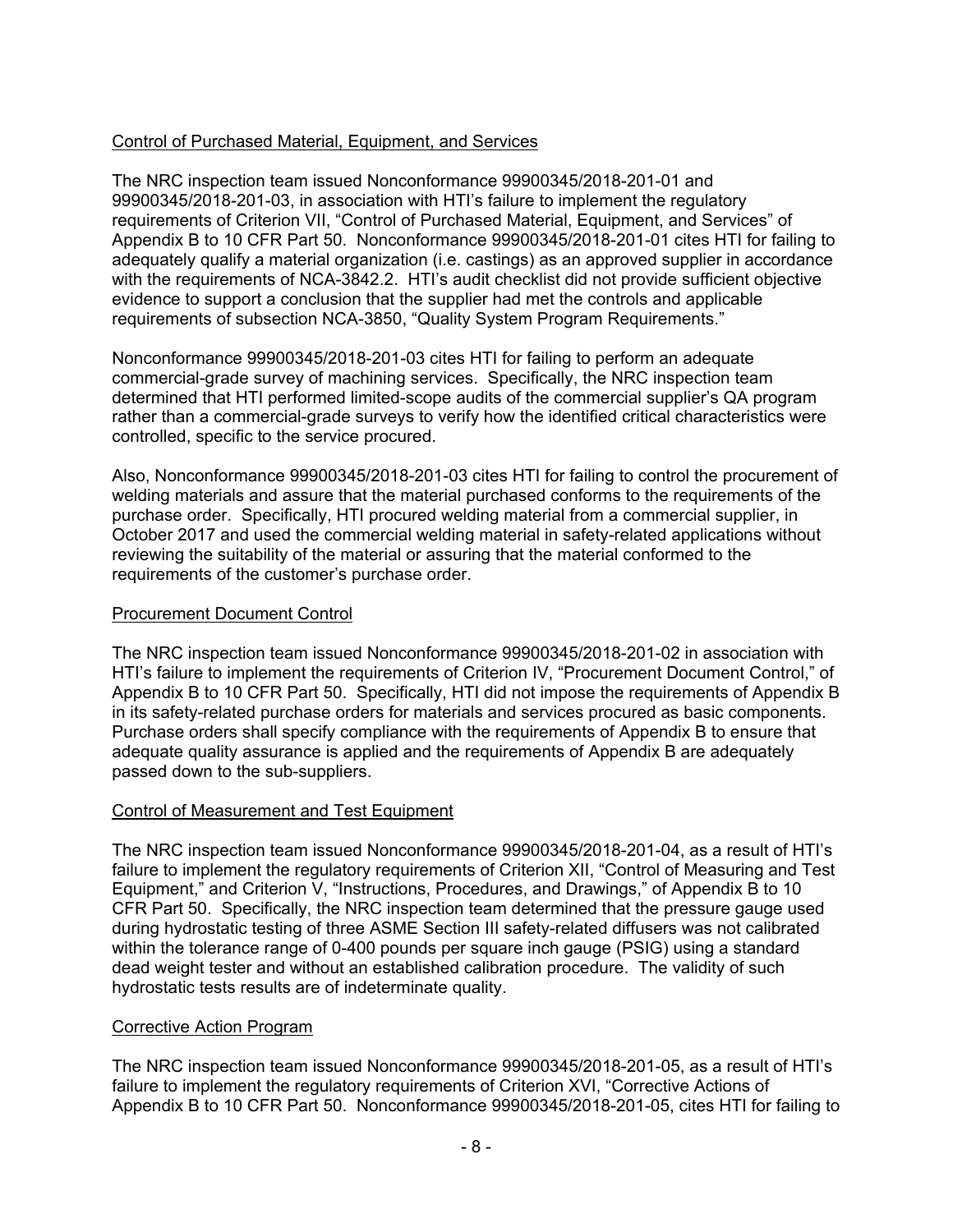ensure conditions adverse to quality were promptly identified and corrected. Specifically, the corrective actions that were implemented by HTI to address the findings in the 2001 NRC Inspection Report 99900345/2001-201 were ineffective. As a result of the ineffective corrective actions, the NRC inspection team identified the following similar examples: (1) HTI did not ensure that verification of the suitability of material to be used in a safety-related application was verified; (2) the QA director was not independent of work being inspected; and (3) weld material issued from the weld storage by welders for use on safety-related components were not adequately confirmed by Quality Assurance or a Quality Control Inspector.

#### Other Inspection Areas

The NRC inspection team determined that HTI is implementing its programs for training and qualification, 10 CFR Part 21, design control, control of special processes, test control, nonconforming material, parts, or components, and internal audits in accordance with the applicable regulatory requirements of Appendix B to 10 CFR Part 50 and 10 CFR Part 21. Based on the limited sample of documents reviewed and activities observed, the NRC inspection team also determined that HTI is implementing its policies and procedures associated with these programs. No findings of significance were identified.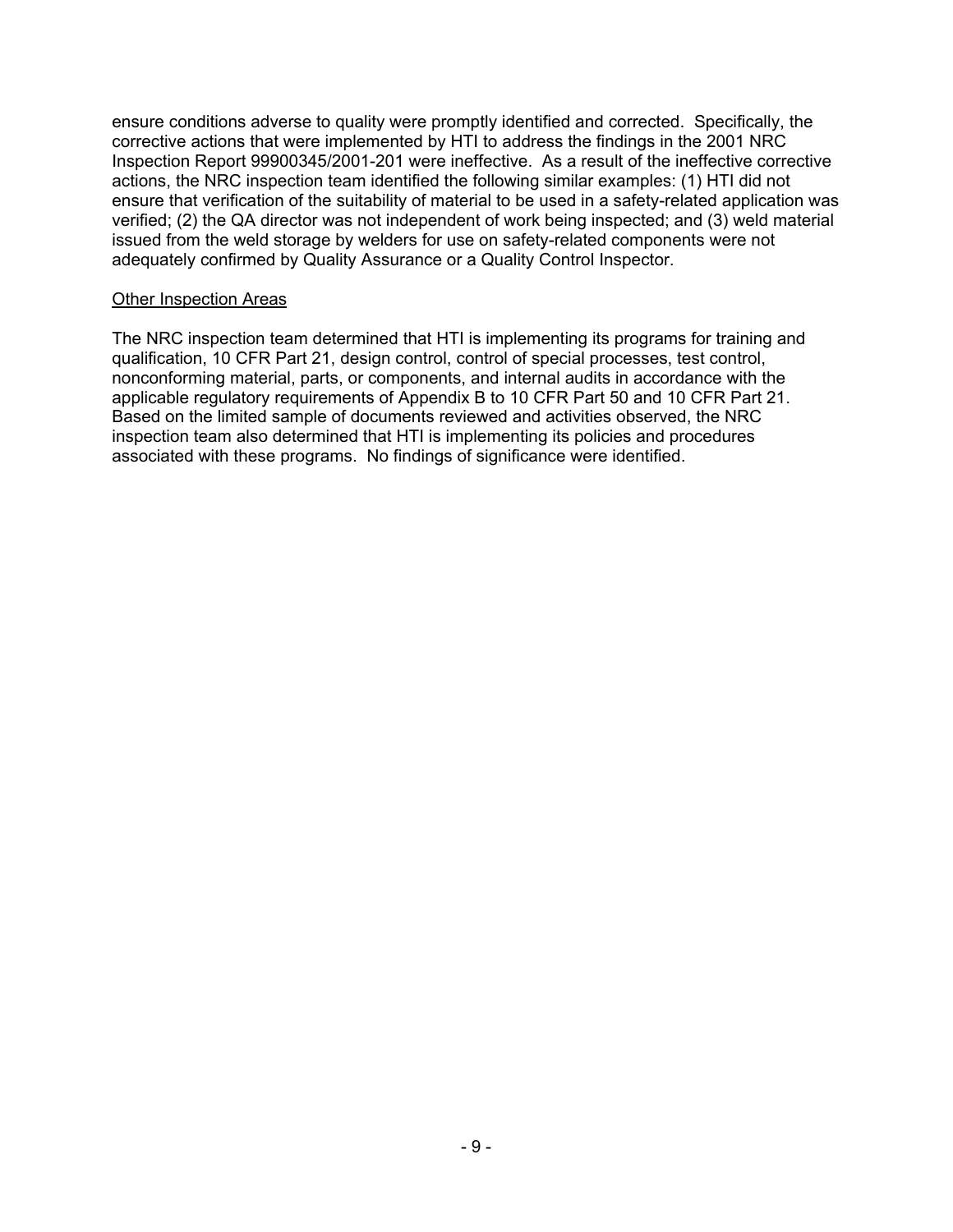## **REPORT DETAILS**

#### 1. Manufacturing Control

#### a. Inspection Scope

The NRC inspection team reviewed the Hayward Tyler, Inc., (hereafter referred by HTI) policies and implementing procedures that govern the control of special processes to verify compliance with the regulatory requirements of Criterion IX, "Control of Special Processes," of Appendix B, "Quality Assurance Criteria for Nuclear Power Plants and Fuel Reprocessing Plants," to Title 10 of the Code of Federal Regulations (10 CFR) Part 50, "Domestic Licensing of Production and Utilization Facilities," and with the requirements of Subsection NCA, "General Requirements for Division 1 and Division 2," of Section III, "Rules for Construction of Nuclear Facility Components" of the American Society of Mechanical Engineers (ASME) Boiler and Pressure Vessel (B&PV) Code, 2015 Edition; Subsection NB, "Class 1 Components," Subsection NC, "Class 2 Components," Subsection ND, "Class 3 Components," of Section III; Section V, "Nondestructive Examination," and Section IX, "Welding and Brazing Qualification," of the ASME B&PV Code, 2015 Edition; and the American Society for Nondestructive Testing (ASNT) SNT-TC-1A, "Personnel Qualification and Certification in Nondestructive Testing."

#### Welding

Although there were no welding activities during the week of the inspection, the NRC inspection team reviewed a sample of welding records associated with the fabrication and inspection of safety-related components. The NRC inspection team verified that the welding procedure specifications (WPSs) and associated procedure qualification records (PQRs) were adequately qualified in accordance with the requirements of Section IX of the ASME B&PV Code requirements. Further, the NRC inspection team verified that the applicable welding data, such as weld material identification number, WPSs supporting the PQR, inspection procedures and the final inspection results were recorded on the weld travelers.

The NRC inspection team performed a walk-down of the weld booth and weld storage area to verify weld material was controlled to prevent degradation, inadvertent use, or loss of traceability in accordance with HTI approved procedures. The NRC inspection team noted that the weld area was kept clean and protected from wind and moisture. The NRC inspection team verified that the weld electrodes were stored in heated storage ovens with their temperature maintained using a calibrated temperature readout display. The NRC inspection team verified the applicable welding data; such as weld material and heat/batch number, WPS, inspection procedures used, and the final inspection results were recorded in accordance with the applicable HTI procedures. The NRC inspection team reviewed a sample of job travelers and confirmed that the job traveler adequately linked the weld material to the weld storage area and welder.

The NRC inspection team reviewed certified material test reports (CMTRs) for a sample of weld filler metal and electrodes documented on job travelers and from weld storage area to ensure the material specifications for physical and chemical properties were in accordance with ASME Section II and Section III Code requirements.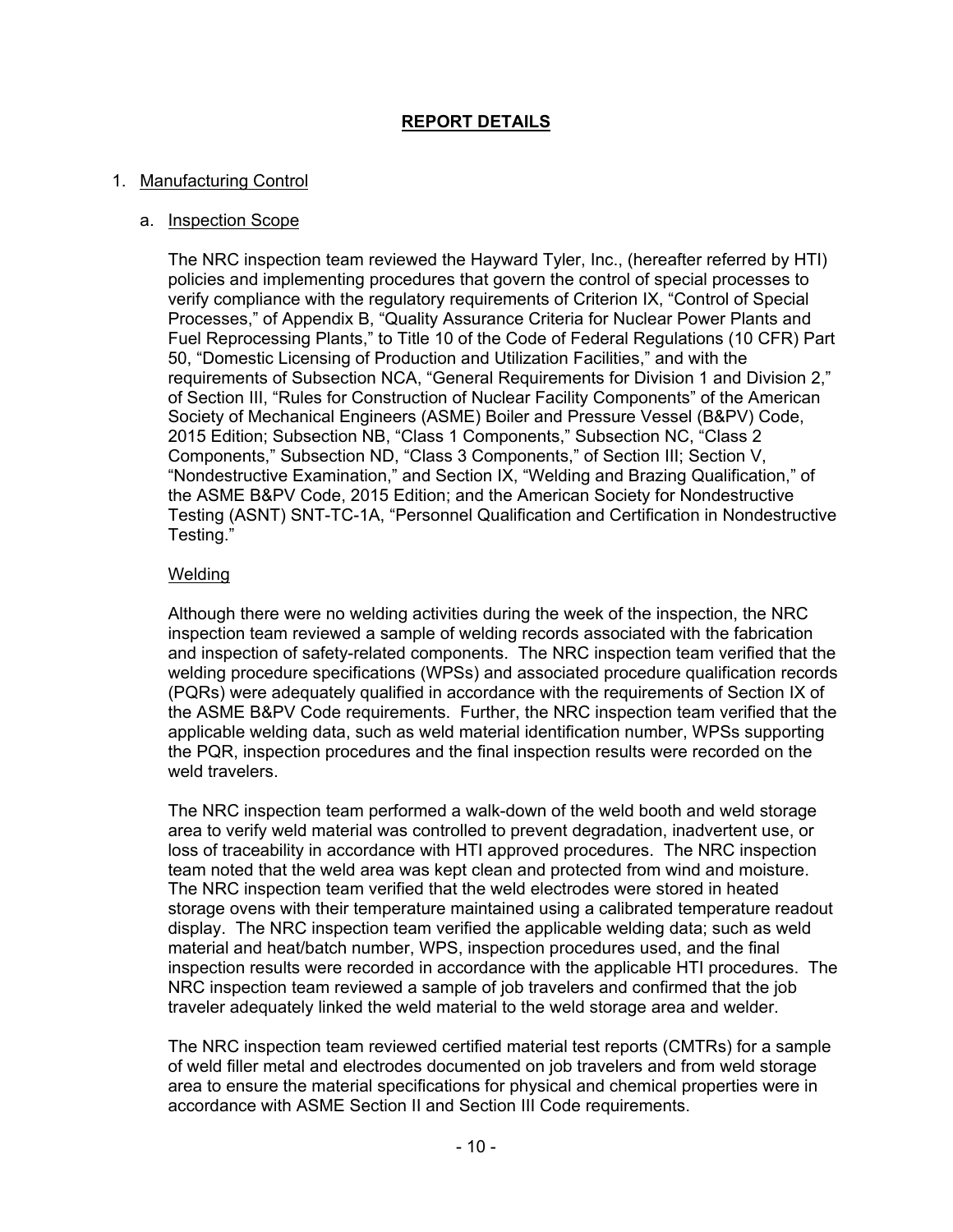#### Nondestructive Examination

Although there was no nondestructive examination (NDE) activities during the week of the inspection, the NRC inspection team reviewed Visual Examinations (VEs) of welds and repairs of welds and Liquid Penetrant (LP) procedures to ensure they were adequately qualified to meet the requirements of Section V of the ASME B&PV Code. The NRC inspection team selected a sample of VE and LP reports for safety-related components used in the fabrication of pumps and verified the examinations were performed by qualified personnel and using qualified procedures in accordance with the requirements of Section III, V of the ASME B&PV Code and ASNT SNT-TC-1A using calibrated equipment.

The NRC inspection team reviewed HTI's procedure for certification and qualification of VE personnel and LP examination personnel and confirmed they were consistent with the latest revision of the ASNT SNT-TC-1A and Section III of the ASME B&PV Code. The NRC inspection team verified that the light meters used during VE and LP examinations were identified with a calibration sticker and verified their calibration records were current and within the specified range and frequency. In addition, the NRC inspection team verified that the LP penetrant, developer and remover used were from the same manufacturer and the material test reports specified the halogen contents below 1% weight, meeting the requirements of Section V of the ASME B&PV Code.

#### Qualification and Training of Welding and Nondestructive Testing Personnel

The NRC inspection team reviewed HTI's welder qualification records and confirmed the welders had completed the required training and maintained their qualification in accordance with HTI's procedures and were qualified in accordance with the applicable requirements of Sections III and IX of the ASME B&PV Code. The NRC inspection team verified that the welder continuity log was current in the welding process they had been qualified.

The NRC inspection team reviewed training and qualification records for two of HTI's NDE Level II inspectors and confirmed that their records reflect the individuals were trained and qualified in accordance with HTI's procedures, ASNT SNT-TC-1A, and the applicable requirements of Section III and V of the ASME B&PV Code. The NRC inspection team also verified that all NDE personnel annual vision test records were current.

The NRC inspection team also discussed the manufacturing control program with HTI's management and technical staff. The attachment to this inspection report lists the documents reviewed by the NRC inspection team.

#### b. Observation and Findings

No findings of significance were identified.

c. Conclusion

The NRC inspection team concluded that HTI is implementing its manufacturing control program in accordance with the regulatory requirements of Criterion IX of Appendix B to 10 CFR Part 50. Based on the limited sample of documents reviewed, the NRC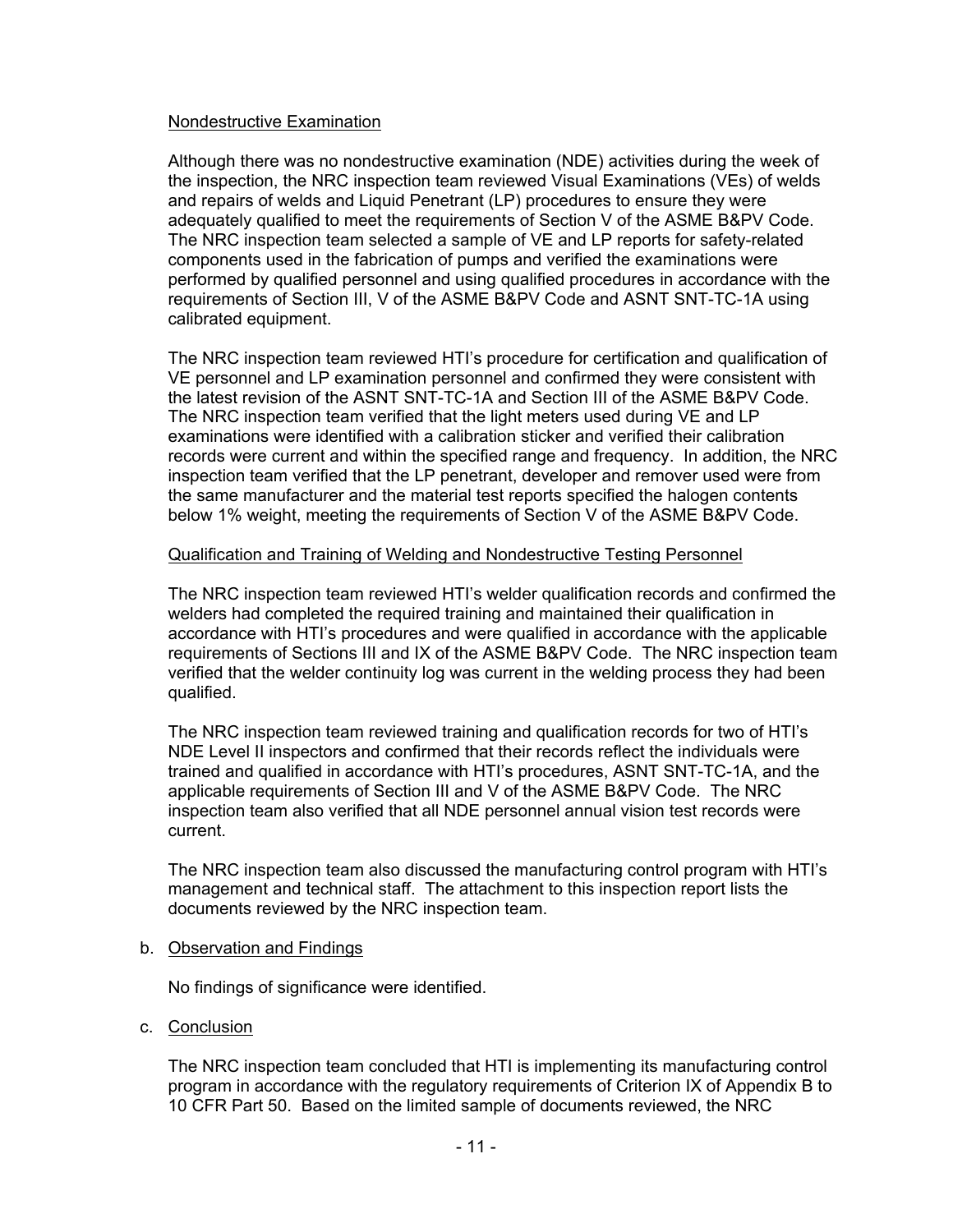inspection team also determined that HTI is implementing its policies and procedures associated with the control of special processes program. No findings of significance were identified.

## 2. Test Control

## a. Inspection Scope

The NRC inspection team reviewed HTI's policies and implementing procedures that govern the test control program to verify compliance with the requirements of Criterion XI, "Test Control," of Appendix B to 10 CFR Part 50.

During the inspection there was no test activity that the NRC inspection team could witness. The NRC inspection team selected a sample of hydrostatic test reports for ASME Section III and safety-related pumps and components shipped to domestic nuclear customers to confirm that the test activity was performed in accordance with HTI's test procedure by qualified test personnel using calibrated measuring and test equipment (M&TE) (see Section 5 of this inspection report for details on an M&TE issue), results independently verified by quality control inspector (QCI) and witnessed by authorized nuclear inspector (ANI) for ASME pressure-retaining components.

The NRC inspection team discussed the test control program with HTI's management and technical staff. The attachment to this inspection report lists the documents reviewed by the NRC inspection team.

## b. Observations and Findings

No findings of significance were identified.

c. Conclusion

The NRC inspection team concluded that HTI is implementing its test control program in accordance with the regulatory requirements of Criterion XI of Appendix B to 10 CFR Part 50. Based on the limited sample of documents reviewed, the NRC inspection team also determined that HTI is implementing its policies and procedures associated with the test control program. No findings of significance were identified.

# 3. Procurement Control and Supplier Oversight

# a. Inspection Scope

The NRC inspection team reviewed HTI's policies and implementing procedures that implement oversight of contracted activities program to verify compliance with the requirements of Criterion IV, "Procurement Document Control," and Criterion VII, "Control of Purchased Material, Equipment, and Services," of Appendix B to 10 CFR Part 50. The NRC inspection team reviewed a sample of purchase orders (POs),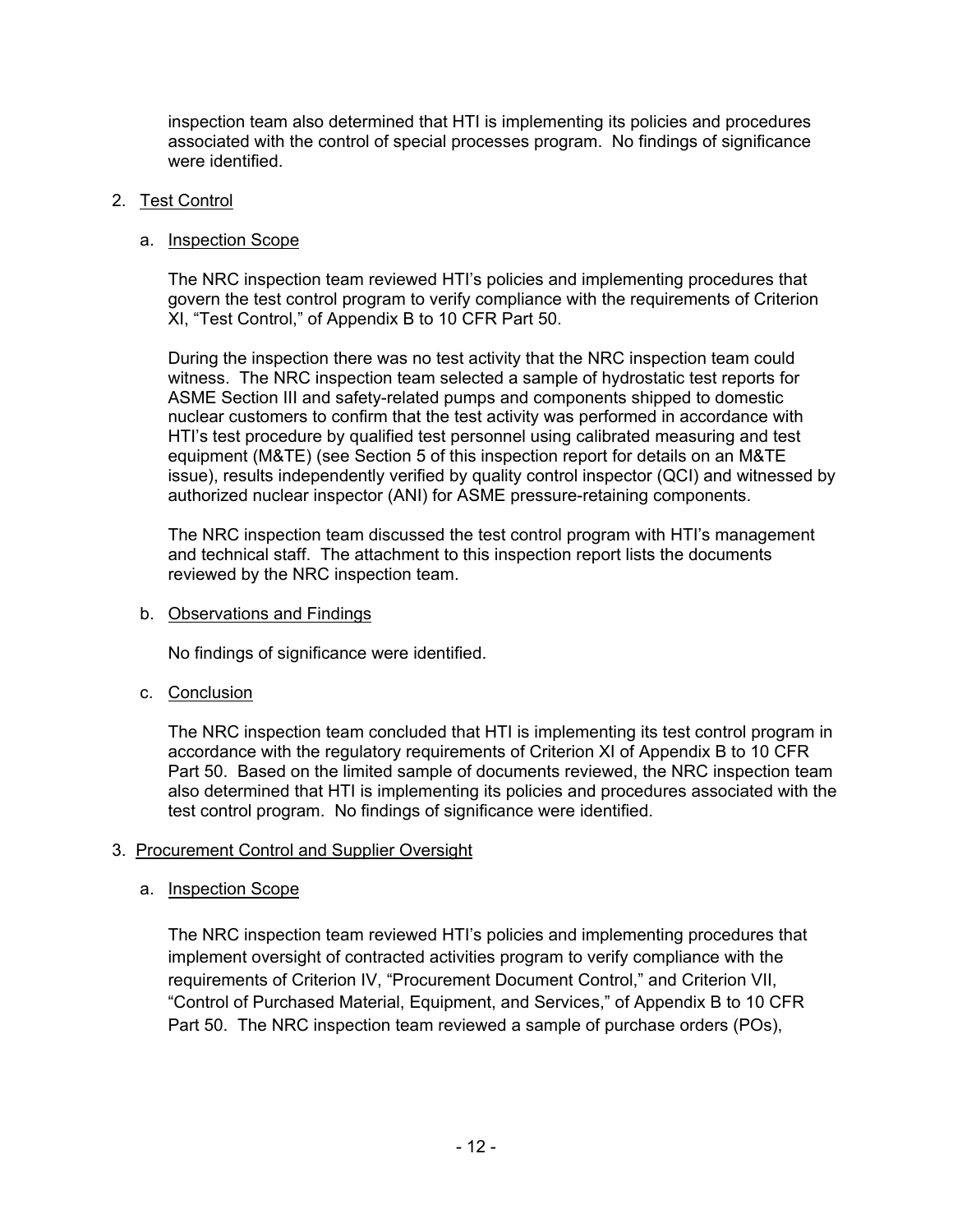external audits, and receipt inspection records to evaluate compliance with the applicable regulatory and technical requirements.

The NRC inspection team verified that for the sample of POs reviewed, the applicable technical and quality requirements were included. In addition, the NRC inspection team verified that for the sample of receipt inspection records reviewed (e.g., receipt inspection reports, Certificates of Compliance (CoCs), Certificate of Calibration, and CMTRs), these records were (1) reviewed by HTI for compliance with the requirements of the POs, and (2) the records contained the applicable technical and regulatory information.

For the sample of external audits reviewed, the NRC inspection team verified that the audit reports included an audit plan, any findings identified, adequate documented objective evidence of compliance with the applicable requirements, and a review by HTI's responsible management. In addition, the NRC inspection team verified that the external audits were performed by qualified auditors. The NRC inspection team also reviewed a sample of training and qualification records of HTI's lead auditors and auditors and confirmed that auditing personnel had completed all the required training and maintained qualification and certification in accordance with HTI's policies and procedures.

The NRC inspection team discussed the procurement document control and supplier oversight programs with HTI's management and technical staff. The attachment to this inspection report lists the documents reviewed by the NRC inspection team

# b. Observations and Findings

# b.1 Procurement Document Control

For the POs reviewed, the NRC inspection team observed that HTI did not impose the requirements of Appendix B to 10 CFR Part 50 for safety-related materials and services procured as basic components. When discussed with HTI management, the NRC inspection team learned that rather than imposing Appendix B to 10 CFR Part 50 as a requirement, the HTI POs state that the work must be performed in accordance with the suppliers' approved quality assurance (QA) manual. Criterion IV of Appendix B requires that applicable regulatory requirements be included or referenced in the procurement documents. In order to ensure that items with safety-related functions have adequate QA applied, POs shall specify compliance with the requirements of Appendix B to 10 CFR Part 50. In addition, imposing Appendix B to 10 CFR Part 50 in the POs ensures that it is passed down to the sub-suppliers. Examples of items and services procured without the imposition of Appendix B to 10 CFR Part 50 in the POs include but are not limited to bars, pipe caps, castings, impeller assemblies, welding material, and concentric reducers. The NRC inspection team identified this issue as Nonconformance 99900345/2018-201-02 for HTI's failure to impose the requirements of Appendix B to 10 CFR Part 50 in its safety-related POs for items and services procured as basic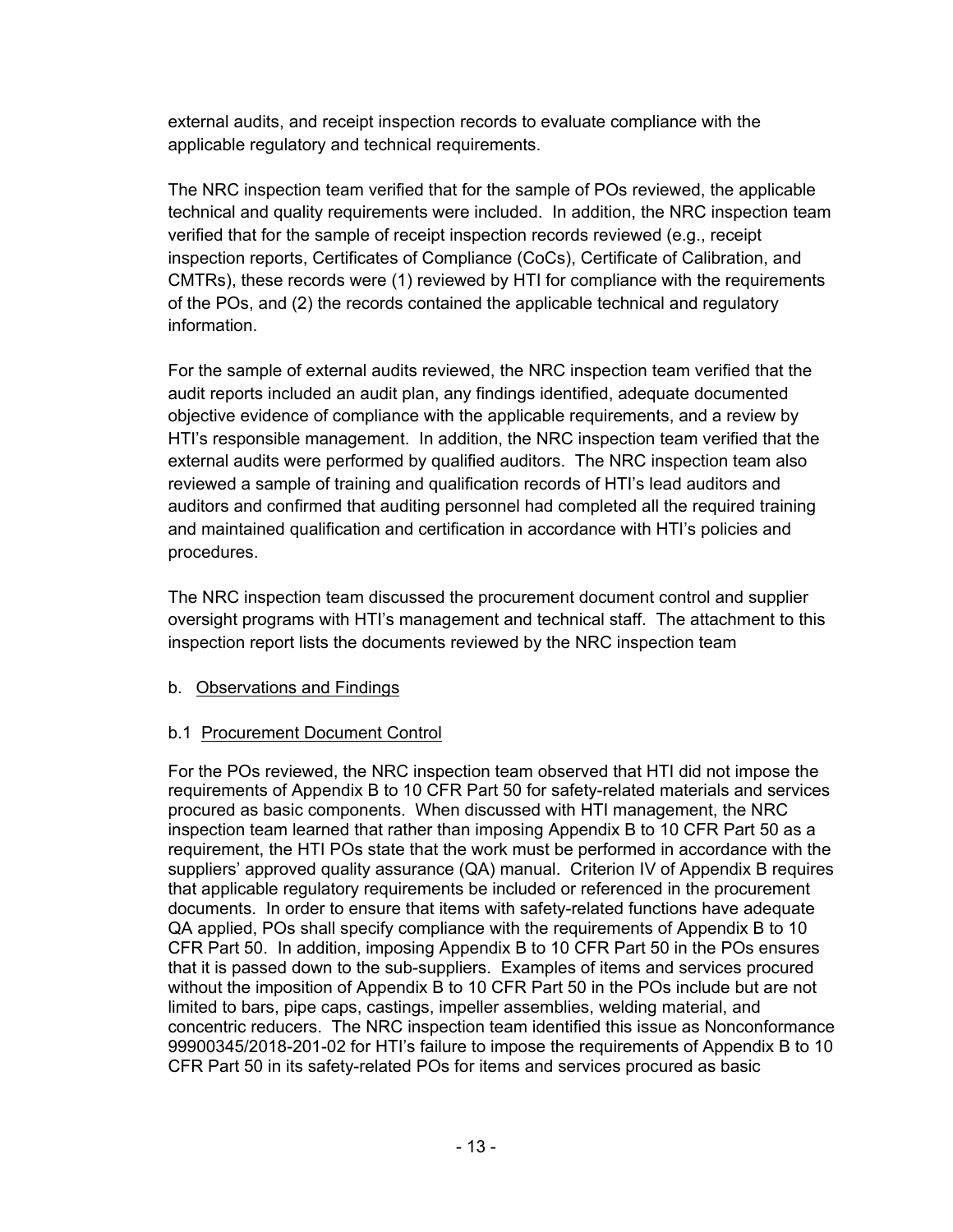components. HTI initiated Corrective Action Report (CAR) No. 1102 to address this issue.

#### b.2 Oversight of Suppliers

HTI holds an ASME B&PV Code N-Type Certificate. HTI can qualify suppliers as Material Organizations (MOs) in accordance with Subsection NCA-3842.2, "Evaluation of the Qualified Material Organization's Program by Certified Material Organizations of Certificate Holders," in Subsection NCA, "General Requirements for Division 1 and Division 2," of Section III, "Rules for Construction of Nuclear Facility Components." These suppliers' QA programs must meet the requirements of NCA-3800, "Metallic Organization's Quality System Program." In Information Notice No. 86-21, "Recognition of American Society of Mechanical Engineers Accreditation Program for N Stamp Holders," the NRC stated that having a QA program based on NCA-3800 is evidence that the supplier has a documented QA program that meets the requirements of Appendix B to 10 CFR Part 50. However, since the NRC's recognition only applied to the programmatic aspects of the ASME accreditation program, Certificate Holders are still responsible for ensuring that the supplier is effectively implementing the approved QA program. For the procurement of safety-related items and services, these suppliers must also have a program that meets the requirements of 10 CFR Part 21, "Reporting of Defects and Noncompliance."

During the review of a sample of external audit reports, the NRC inspection team noted that an MO that was programmatically regarded as a safety-related supplier (i.e. castings). However, the supplier had a QA program based on the International Organization for Standardization (ISO) 9001:2008, "Quality Management System - Requirements." In order to qualify a supplier as an MO, HTI must ensure that the supplier's QA program meets the requirements of Section NCA-3850, "Quality System Program Requirements," of Section III of the ASME B&PV Code, as required by Subsection NCA 3842.2 (a). Specifically, Subsection NCA-3842.2 (a) states, "The Quality System Program shall be surveyed, accepted, and audited by the party performing the evaluation on the basis of its compliance with the applicable material requirements of this Section and the requirements of NCA-3850." In addition, the quality manual of an MO must meet the requirements of NCA-3853.1, "Quality System Manual," of Section III of the ASME B&PV Code, which states, in part that, "The Quality Program shall be described and summarized in a Quality System Manual that shall be a major basis for demonstration of compliance with the rules of this Section." The NRC inspection team identified several examples in which HTI's audit checklist did not provide sufficient objective evidence to support the conclusion that the MO's QA program had the processes and controls in place to meet the applicable requirements of Subsection NCA-3850. For example, the NRC inspection team noted that the audit checklist requirements were identified as being met; however, there was no additional information provided within the checklist to support the auditor's conclusion that the applicable NCA-3850 requirements were met. The NRC inspection team reviewed the MO's quality manual to independently verify whether they met the requirements of NCA-3853.1; however, the quality manual did not contain additional attachments or appendices that would address the gap between a QA program based on ISO 9001:2008 and a QA program based on Subsection NCA-3800. The NRC inspection team identified this issue as Nonconformance 99900345/2018-201-01 for HTI's failure to establish adequate measures for source evaluation and selection of contractors and subcontractors and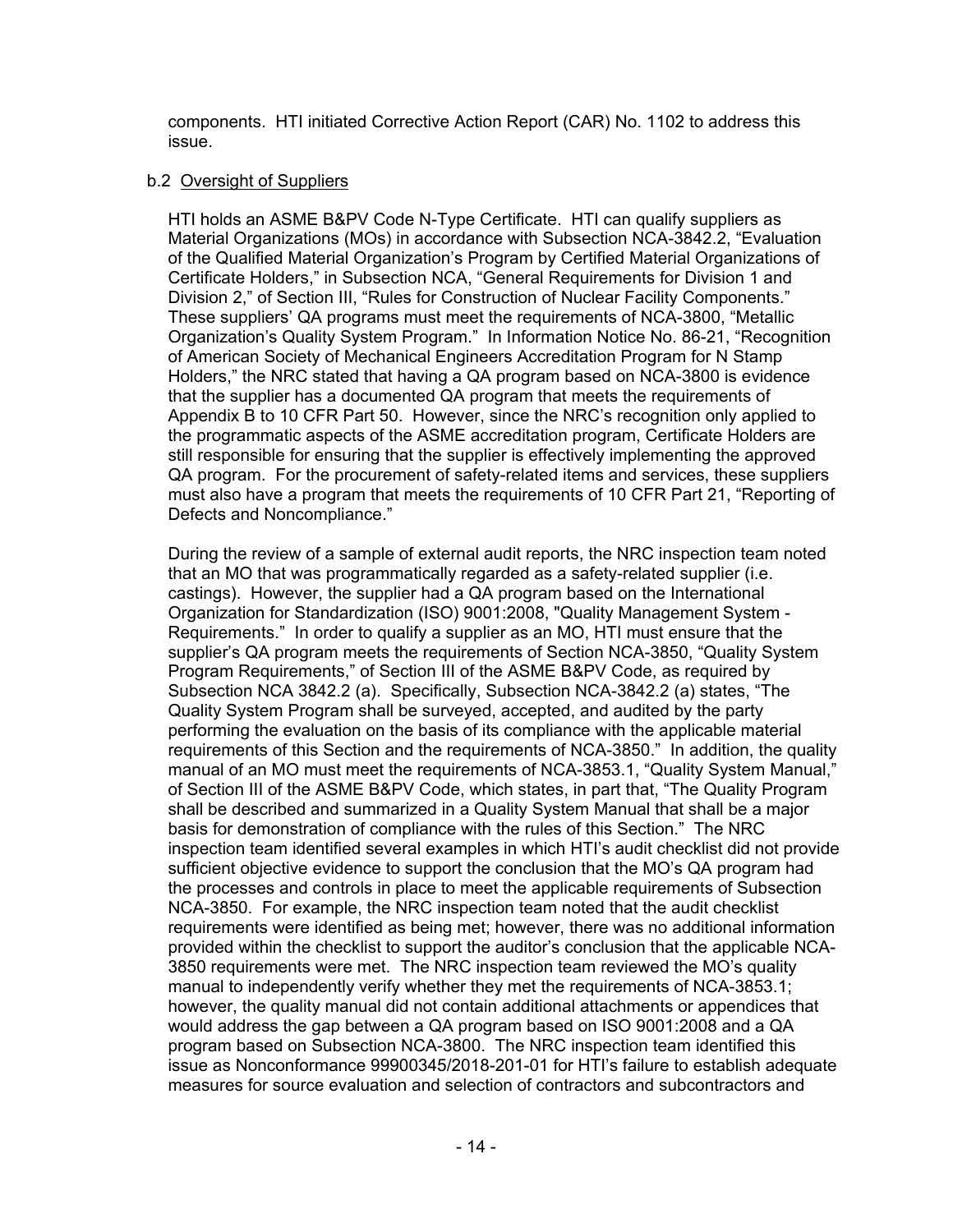measures to obtain objective evidence of quality furnished by the contractors or subcontractors.

Additionally, during the review of welding material procurement, the NRC inspection team identified an example where HTI procured commercial material that was utilized in a safety-related application without reviewing the suitability of the material or ensuring conformance to the purchase requirements of the customer's PO. HTI performed weld repairs on three ASME Section III (Class 3, 1971 Edition, Summer 1973 Addenda) safety-related service water pump diffusers (HTI part number 71-420-067-001-N705A, batch numbers EK484, EK 485 and EK479 respectively), using commercially procured weld wires. Specifically, HTI issued PO No. 146172 (October 2017) for the procurement of commercial American Welding Society (AWS) A5.7, classification ERCuAl-A2 weld wires of 0.045-inch diameter size on lot numbers 2589 and 2611 from a commercial weld material supplier. During the period since HTI's previous purchase of the welding material, the supplier modified their QA program by removing the requirements of Appendix B to 10 CFR Part 50. HTI was aware of the changes the weld material supplier made to their QA program but failed to take action to verify the suitability of the material procured. HTI used this weld wire to weld repair three of the four safety-related service water pump diffusers that were shipped to a licensee. HTI's use of the commercial welding material supplier in safety-related applications resulted in the diffusers being of indeterminate quality. The NRC inspection team identified this issue as an example of Nonconformance 99900345/2018-201-03 for HTI's failure to verify the suitability of the material and assure the material conforms to the purchase document requirements. HTI immediately alerted the licensee that the diffusers in the safetyrelated pumps were of indeterminate quality and initiated their Part 21 evaluation process. HTI initiated CAR No. 1103 to address this issue.

c. Conclusion

The NRC inspection team issued Nonconformances 99900345/2018-201-02 99900345/2018-201-01, and 99900345/2018-201-03 associated with HTI's failure to implement the regulatory requirements of Criterion IV and VII respectively of Appendix B to 10 CFR Part 50.

Nonconformance 99900345/2018-201-02 cites HTI for failing to include the applicable regulatory requirements in its safety-related procurement documents for items and services to ensure that adequate quality is suitably included or referenced. Specifically, HTI did not impose the requirements of Appendix B to 10 CFR Part 50 in its safetyrelated POs for items and services procured as basic components.

Nonconformance 99900345/2018-201-01 cites HTI for failing to establish adequate measures for source evaluation and selection of contractors and subcontractors to assure that purchased material, equipment, and services conformed to procurement documents. Specifically, HTI failed to adequately qualify a commercial castings supplier as an approved supplier in accordance with the requirements of NCA-3800 in Subsection NCA of Section III of the ASME B&PV Code.

Nonconformance 99900345/2018-201-03 cites HTI for failing to verify the suitability of the material and assure the material conforms to the purchase documents requirements. Specifically, HTI procured welding material from a commercial supplier that was used for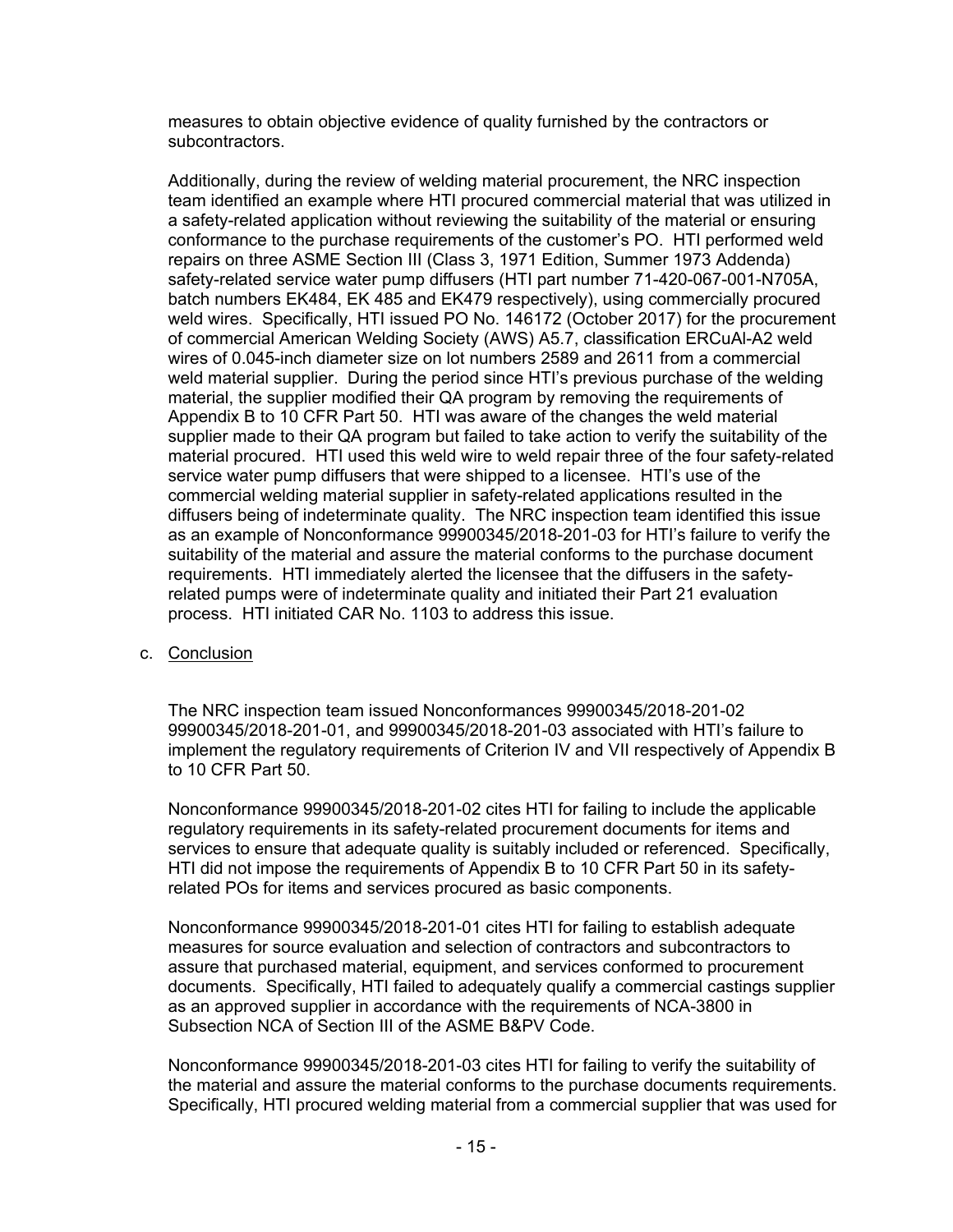weld repair of safety-related service water pump diffusers without reviewing the suitability of the material or assuring that the material conformed to the purchase requirements of the customer's purchase order.

## 4. Commercial-Grade Dedication

## a. Inspection Scope

The NRC inspection team reviewed HTI's program for the dedication of commercialgrade items for use in safety-related applications to verify its compliance with the applicable regulatory requirements of Criterion III, "Design Control," and Criterion VII, "Control of Purchase Equipment, Materials, and Services" of Appendix B to 10 CFR Part 50.

The NRC inspection team reviewed the policies and procedures governing the implementation of commercial-grade dedication (CGD) program and review of related documentation. Specifically, the NRC inspection team reviewed dedication packages to assess the different elements of the CGD program, including the technical evaluation process, work package instructions, and inspection reports. The NRC inspection team evaluated the criteria for the identification of item functions, credible failure mechanisms/modes, selection of critical characteristics (CCs) and acceptance criteria, and the identification of verification methods to verify effective implementation of HTI's dedication process.

The NRC inspection team also discussed the CGD program with HTI's management and technical staff. The attachment to this inspection report lists the documents reviewed by the NRC inspection team.

## b. Observations and Findings

The NRC inspection team reviewed QIP-32.0, "Commercial Grade Dedication Program," which provides the process for dedicating commercial-grade items and services for use in safety-related applications, including the development of CCs, and identification of dedication methods and acceptance criteria. HTI primarily uses Method 1, "Special Tests and Inspections," and Method 2, "Commercial-Grade Survey," to perform CGD. These methods are included in the NRC endorsed industry guidance of Electric Power Research Institute's (EPRI) 3002002982, that states the purchaser must confirm, as part of the CGD survey, that the selected commercial-grade item CCs are controlled under a documented quality program for the scope of the activity. The NRC inspection team found several instances in which HTI performed limited-scope audits of the supplier's QA program rather than CGD surveys specific to the CCs of the item or service being dedicated.

During review of the selected CGD samples, the NRC inspection team noted that on some CGD plans, the CCs were not listed or easily identified for that particular item or service. The CGD plans provided tables that contained generalized quality control information instead of identifying a quantifiable and/or measurable attribute that could be verified as part of the CGD process. This practice is contrary to the requirements listed in HTI procedure QIP-32.0. During discussions with HTI Engineering and QA staff, it was explained to the NRC inspection team that there was a misunderstanding on the CCs selected by Engineering and QA. Specifically, HTI was auditing quality control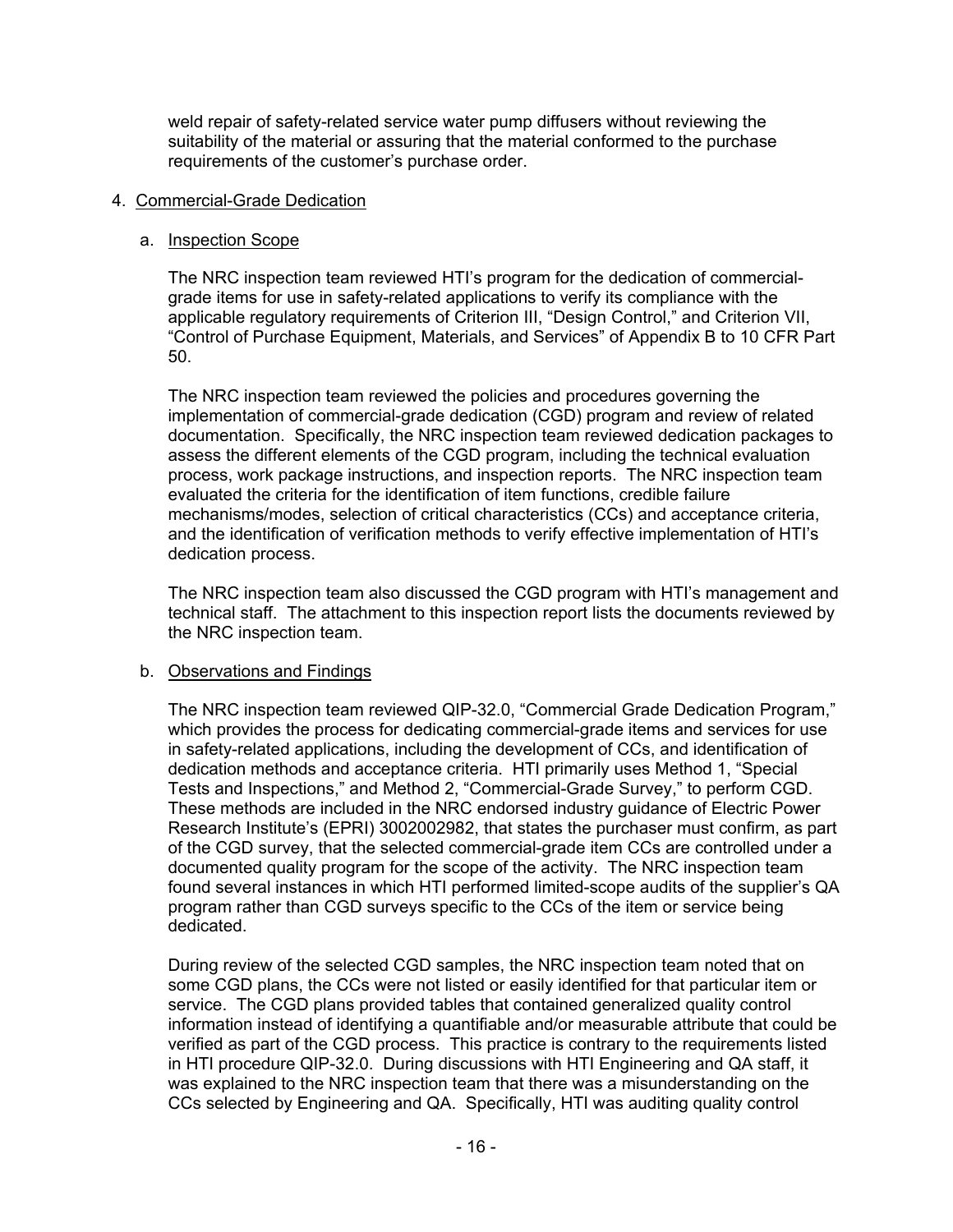requirements and not the CCs of the specific item or service as identified by the CGD plans. For the CGD surveys reviewed (i.e. machining services), the NRC inspection team was not able to find objective evidence that HTI's CGD surveys would provide reasonable assurance that the item or service will perform its intended safety function. The NRC inspection team identified this issue as an example of Nonconformance 99900345/2018-201-03 for the failure to assure that purchased material and services conformed to the procurement documents through source evaluation and selection, objective evidence of quality furnished by the contractor or subcontractor, inspection at the contractor or subcontractor source, or examination of products upon delivery for the items or services provided. Specifically, the NRC inspection team determined that HTI performed limited-scope audits of the commercial supplier's QA program rather than commercial-grade surveys to verify how the identified CCs were controlled, which are specific to the item or service procured.

HTI initiated corrective actions to review the CGD plans and CGD survey checklists to ensure that the correct CCs, as defined by 10 CFR Part 21, were properly identified. As a result of the Nonconformance identified above, HTI generated CAR No. 1101 to address the issue with CGD surveys to ensure that the CCs identified in the technical evaluations are listed in the revised checklist that will be used to conduct CGD surveys.

c. Conclusion

The NRC inspection team issued Nonconformance 99900345/2018-201-03 in association with HTI's failure to implement the regulatory requirements of Criterion VII, "Control of Purchased Material, Equipment, and Services," of Appendix B to 10 CFR Part 50. Nonconformance 99900345/2018-201-03 cites HTI for failing to establish measures to assure that services whether purchased directly or through contractors and subcontractors, conform to the procurement documents. Specifically, the NRC inspection team determined that HTI performed a limited-scope audit of the commercial supplier's QA program of machining service rather than a commercial-grade survey to verify how the identified critical characteristics were controlled specific to the service procured.

## 5. Control of Measuring and Test Equipment

#### a. Inspection Scope

The NRC inspection team reviewed HTI's policies and implementing procedures that govern the M&TE program to verify compliance with the requirements of Criterion XII, "Control of Measuring and Test Equipment," of Appendix B to 10 CFR Part 50.

The NRC inspection team selected a sample of M&TE to verify that they had the appropriate calibration stickers with the current calibration and due dates. The NRC inspection team also verified that the M&TE had been calibrated, adjusted, and maintained at prescribed intervals. In addition, reviewed calibration records to verify that it contained the "as-found," "as-left" conditions, accuracy required, calibration results, calibration dates, owner of the calibration services, standard(s) used, and the due date for recalibration. The NRC inspection team verified that the selected M&TE was calibrated using standards traceable to known industry standards including those outsourced for calibration and used within the acceptable tolerance range of application. All M&TE equipment was traceable with a unique identification (ID) number. The ID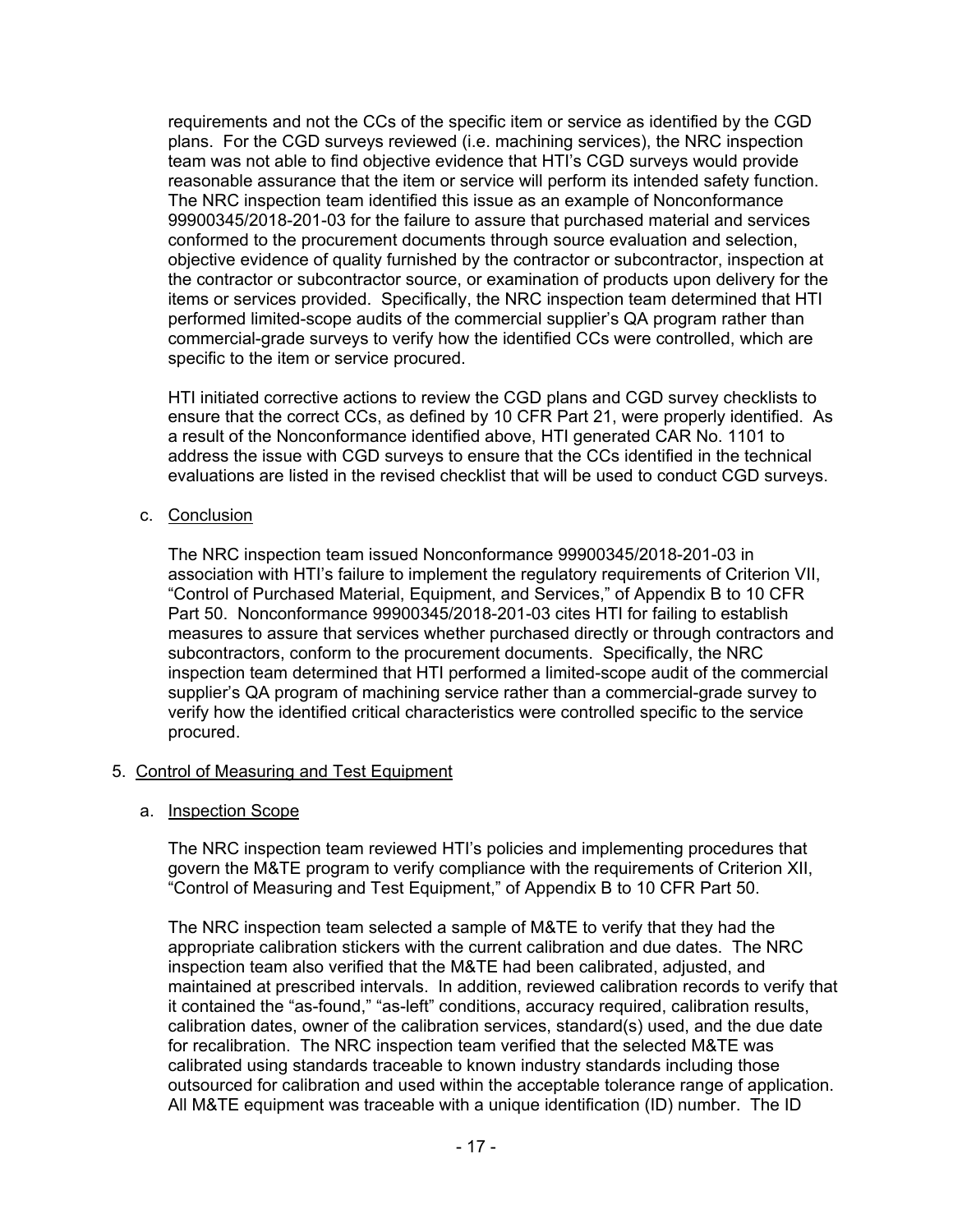number is traceable and retrievable to an M&TE log containing all of the information regarding the calibration history.

The NRC inspection team also verified HTI's process of handling out-of-tolerance M&TE received from a calibration supplier or when identified during the re-calibration process. The NRC inspection team verified that HTI initiated nonconformance reports (NCRs) for M&TE found out-of-tolerance to track all the items previously inspected and accepted using the same M&TE, if necessary, to conduct an extent of condition review for potential acceptability of items shipped.

The NRC inspection team discussed the M&TE program with HTIs management and technical staff. The attachment to this inspection report lists the documents reviewed by the NRC inspection team.

#### b. Observations and Findings

The NRC inspection team reviewed calibration records of M&TE selected from a sample of final inspection and test reports of ASME and safety-related components. During this review the NRC inspection team noted that a pressure gauge ID No. HTS-21-057 having a calibration tolerance range of 0-400 pounds per square inch gauge (PSIG) was pretest calibrated and used during hydrostatic testing of three ASME Section III safetyrelated diffusers associated with part number (P/N) 71-420-067-001-N705A, batch Nos. EK484, EK485 and EK479 respectively, under HTI contract No. 10518, and shipped to a nuclear facility under PO No.4500041304. Upon review of HTS21-057 calibration records, the NRC inspection team noted that the pressure gauge had been calibrated outside its tolerance range with standard dead weight tester ID No. HTS-21-001 that had a calibrated tolerance range of 1,000 to 10,000 PSIG. Upon further, review of the gage control record for HTS-21-057, the NRC inspection team noted that the pressure gauge had been calibrated and used on safety-related hydrostatic testing activity since September 29, 2015. The pressure gauge was also calibrated using the same standard dead weight tester ID No. HTS-21-0001.

HTI's QA Manual Section 12, "Control of Measuring and Test Equipment," subsection 12.3, states, in part that, "calibration activities will be performed in accordance with written procedures prepared by the QCI and reviewed and approved by the QA Director. These procedures include the basis and method of calibration, allowable tolerance and other controls that assure that M&TE is properly adjusted at specified period of use intervals." The QA Manual also states, "pressure gauges used for hydrostatic test will be calibrated against a standard dead weight tester before each test or series of tests. A series is that group of tests using the same gauge, which is conducted within a period not exceeding two weeks. Analog type gauges will have a range of not less than 1  $\frac{1}{2}$ times nor more than 4 times the test pressure."

To verify implementation of Section 12 of HTI's QA Manual, the NRC inspection team reviewed QIP-10, "Control of Measuring and Test Equipment," and noted that the procedure is for control of HTI's M&TE. However, the procedure has no detailed calibration guidance. The NRC inspection team determined that HTI had an inadequate calibration procedure for pressure gauges that would include the basis and method of calibration, allowable tolerance and other controls that assures the pressure gauge is properly adjusted at specified intervals of use. As a result of an inadequate procedure, HTI failed to establish controls to ensure that the pressure gauge used in hydrostatic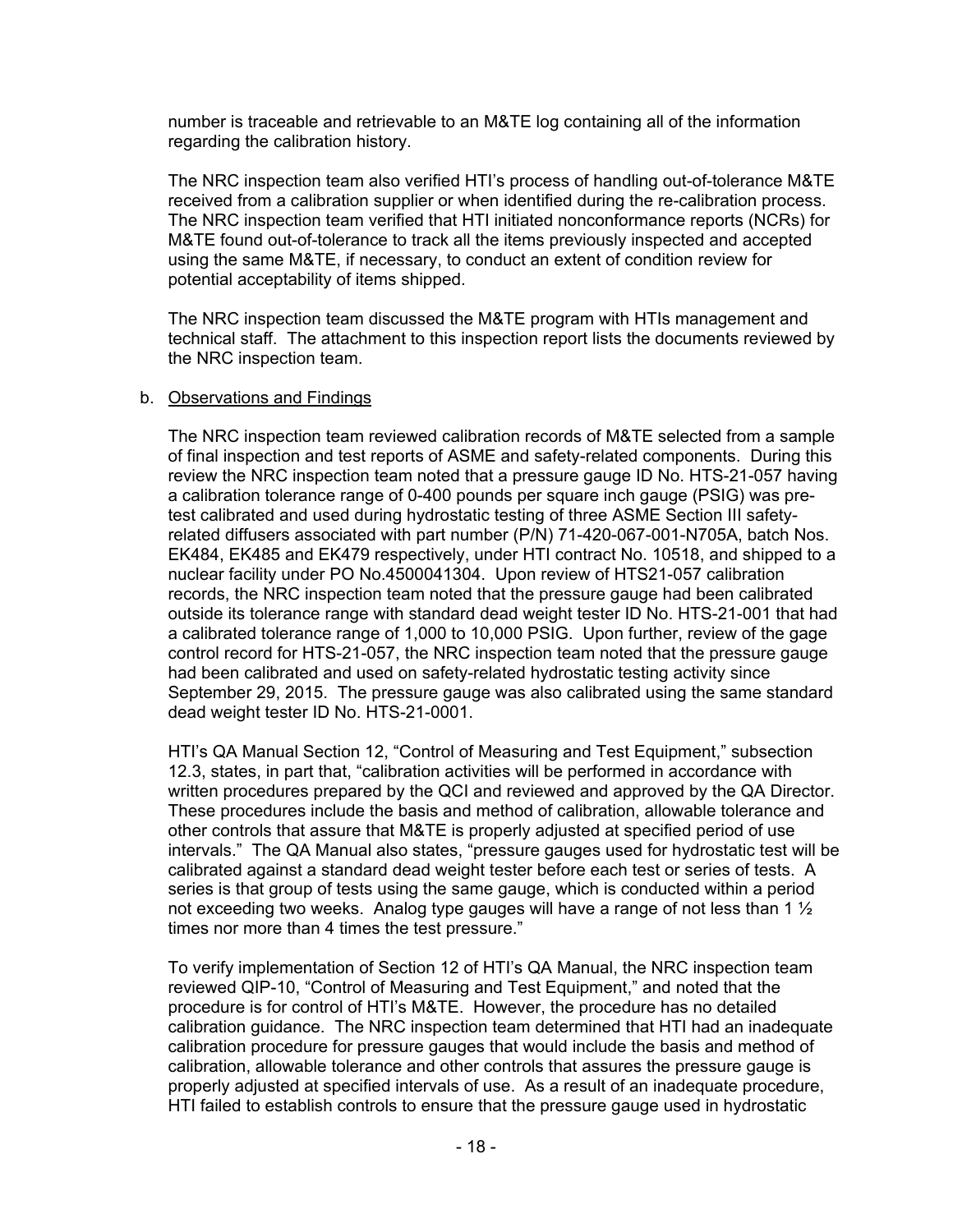testing of safety-related components affecting quality were properly calibrated and adjusted at specified periods to maintain their accuracy within necessary limits. Specifically, the NRC inspection team determined that the pressure gauge used during a hydrostatic test of three ASME Section III safety-related diffusers for a licensed nuclear power facility was not calibrated within its tolerance range with a standard dead weight tester using an established calibration procedure. The validity of such hydrostatic test results are of indeterminate quality. This issue is identified as Nonconformance 99900345/2018-201-04. HTI initiated CAR, No. 1111 to address this issue.

## c. Conclusion

The NRC inspection team issued Nonconformance 99900345/2018-201-04 for HTI's failure to implement the regulatory requirements of Criterion XII of Appendix B to 10 CFR Part 50. Nonconformance 99900345/2018-201-04 cites HTI for failing to establish measures to assure that measuring equipment used in activities affecting quality are properly calibrated and adjusted at specified periods to maintain accuracy within necessary limits. Specifically, in this example, HTI's inadequate procedure governing the control of M&TE resulted in the pressure gauge used in hydrostatic testing of safety-related components being improperly calibrated and adjusted to maintain their accuracy within necessary limits.

## 6. Corrective Action,

## a. Inspection Scope

The NRC inspection team reviewed HTI's policies and implementing procedures that govern the corrective action program to verify compliance with the regulatory requirements of Criterion XVI, "Corrective Action," of Appendix B to 10 CFR Part 50. The NRC inspection team also reviewed HTI's response to the Notice of Nonconformance 99900345/01-201-01 and 99900345/01-201-02 documented in the 2001 NRC inspection report.

The NRC inspection team also reviewed a sample of CARs to ensure that conditions adverse to quality were promptly identified and corrected. In addition, the NRC inspection team verified that the CARs provided: (1) adequate documentation and description of conditions adverse to quality; (2) appropriate analysis of the cause of these conditions and the corrective actions taken to prevent recurrence; (3) direction for review and approval by the responsible authority; (4) a description of the current status of the corrective actions; and (5) follow-up actions taken to verify timely and effective implementation of the corrective actions. Furthermore, the NRC inspection team verified that HTI's corrective action process provides a link to the 10 CFR Part 21 program.

The NRC inspection team also discussed the corrective action program with HTI's management and technical staff. The attachment to this inspection report lists the documents reviewed by the NRC inspection team.

## b. Observations and Findings

The NRC inspection team verified HTI's implementation of the corrective actions related to the 2001 NRC inspection findings by verifying the current policies and procedure and how these were implemented.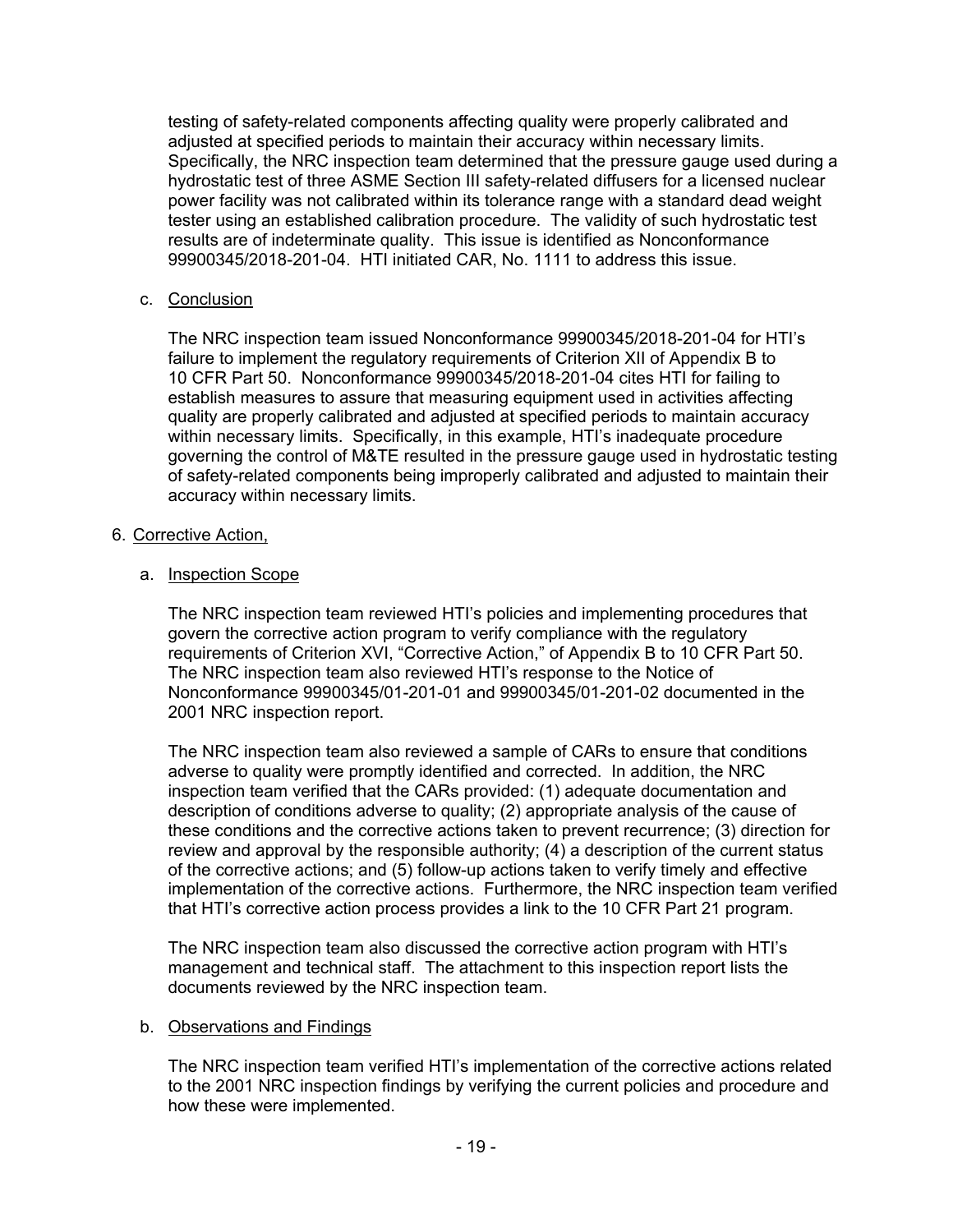Nonconformance 99900345/01-201-01 stated that HTI's CGD procedure contained inadequate sample plan guidance for commercial-grade dedication. As a result, HTI failed to properly dedicate commercial-grade screws for a safety-related application. The NRC inspection team noted that HTI recently issued QIP-32.5, "Sampling Plan for Commercial Grade Dedication," which is based on EPRI TR-017218, "Guideline for Sampling in the Commercial-Grade Items Acceptance Process." Based on the recent changes in HTI's commercial-grade dedication sampling plan process and the recently revised procedure, the NRC inspection team concluded that if HTI performed sampling in accordance with QIP-32.5, then the sampling methodology should be adequate. Based on HTI's recent improvement on the process that describes the selection of sampling plans, the NRC inspection team determined that the issue identified as an example of Nonconformance 99900345/01-201-01 had been addressed.

The second example of Nonconformance 99900345/01-201-01 cited HTI for failing to adequately dedicate commercial material as required by the procurement documents before it was used in a safety-related application. To verify the adequacy of the corrective action program, the NRC inspection team evaluated the current CGD policies and implementing procedures. The NRC inspection team found an example of HTI procuring commercial material and failing to verify the suitability before use in a safetyrelated application (see NON 99900345/2018-201-03). Because the issues identified under Nonconformance 99900345/2018-201-03 are of a similar nature, the NRC inspection team closed Nonconformance 99900345/01-201-01.

Nonconformance 99900345/01-201-02 stated that HTI's QA Manager and QCI had been performing the duties of the quality control (QC) supervisor when the QC supervisor left HTI, thus lacking functional independence. The NRC inspection team reviewed HTI's implementation of their corrective action to ensure activities performed by individuals were independent from those that performed the work. Upon review of a final QA documentation package for PO 45481060, HTI contract No. UG9420, the NRC inspection team identified current examples were the QA Director had performed QC functions and then approved his own work, thus lacking independence. Specifically, the QA director performed a LP examination as a Level II NDE inspector on a rotor assembly, HTI part No. 01-403-581-001 serial No. EC933 on September 29, 2016, and then certified and approved the CoC and Form N-5 ASME Code data report on January 5, 2017, for HTI 2x3-13/ UC2-A3 Reactor Water Clean-Up Pump assembly serial No. 9420-1-3-15. In addition, the QA director performed Level II visual examination for welds on a thermal neck assembly cooling jacket, HTI part No. 01-403-581, batch No. EC909 and then certified the Form N-2 ASME Code data report on January 5, 2017. This action is contrary to Criterion II, Quality Assurance Program," and Criterion XVI, "Corrective Action," of Appendix B to 10 CFR Part 50 for HTI's failure to maintain organization independence and assure that conditions adverse to quality are promptly identified and corrected. The NRC inspection team determined that the QA Director was not independent of work being inspected. This issue is identified as an example of Nonconformance 99900345/2018-201-05. Because the issues identified under Nonconformance 99900345/2018-201-05 are of a similar nature, the NRC inspection team closed Nonconformance 99900345/01-201-02.

For the second example of Nonconformance 9990345/01-201-02, which cites HTI's failure to have adequate controls for the issuance of welding material, the NRC inspection team reviewed HTI's MFS-1, "Issuance and Return of Welding Material." The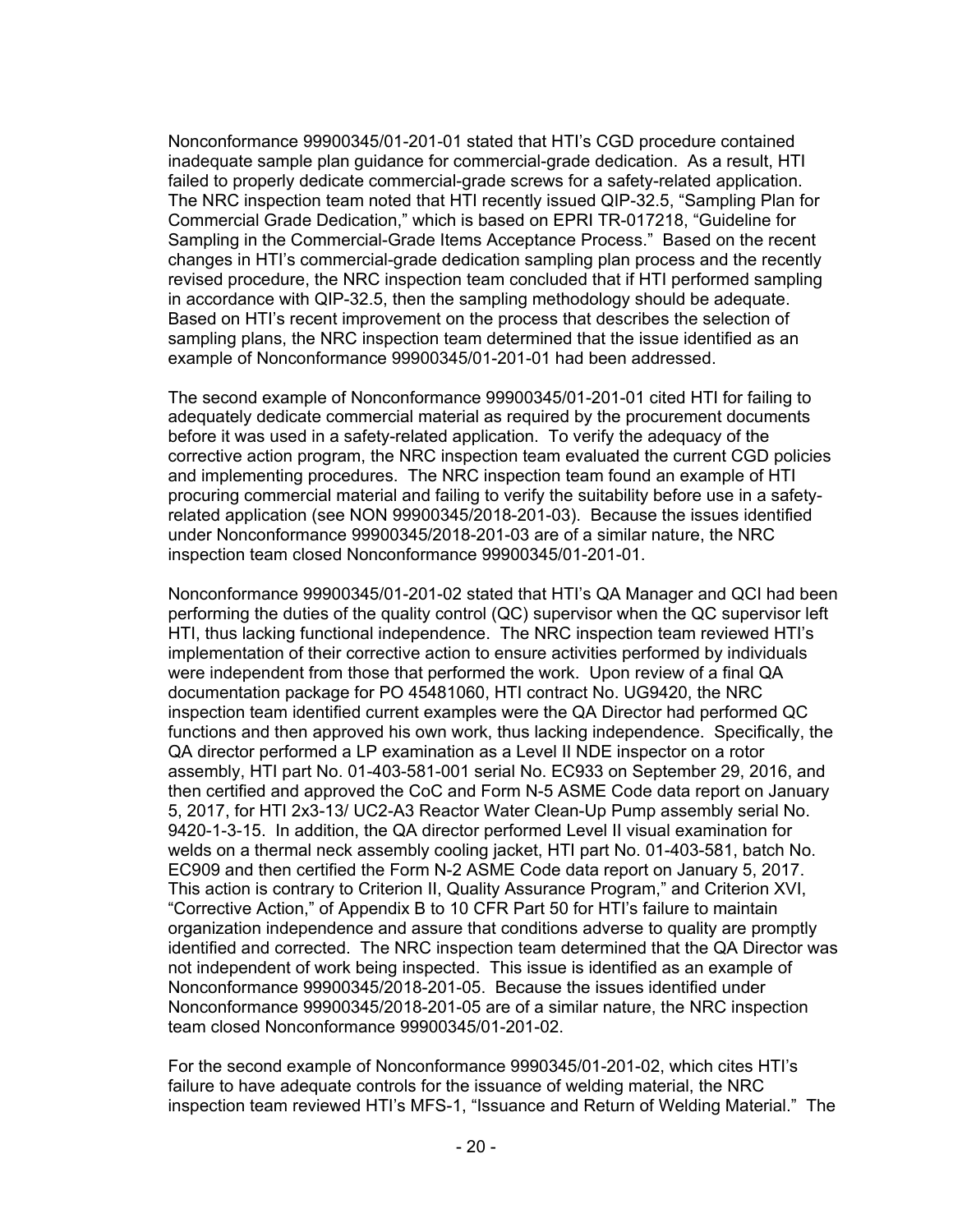NRC inspection team noted that Subsection 7.1.6 of MFS-1 requires QA personal to confirm the time and date the material was withdrawn prior to use and documented on a job traveler. The NRC inspection team selected a sample of nuclear job travelers and interviewed QCI and welders for the day and night shifts. The nuclear job travelers reviewed had weld material traceability documented with QA sign-off and date confirmed. However, the job traveler does not provide sufficient objective evidence whether the QC inspector verified the weld material traceability at the time and day it was issued and whether it was performed prior to welding activity. In addition, the job traveler has no objective evidence which day and time the welder issued the weld material from the weld storage area. The NRC inspection team determined that welding of safety-related components performed during night shift and on weekends was conducted without QA or QCI present to confirm the weld material traceability at the time weld material was issued prior to welding. This issue is identified as an example of Nonconformance 99900345/2018-201-05. Because the issues identified under Nonconformance 99900345/2018-201-05 are of a similar nature, the NRC inspection team closed Nonconformance 99900345/01-201-02.

c. Conclusion

The NRC inspection team issued Nonconformance 9990345/2018-201-05 for HTI's failure to implement the regulatory requirements of Criterion XVI of Appendix B to 10 CFR Part 50. Nonconformance 99900345/2018-201-05 cites HTI for failing to implement their corrective action program. Specifically, HTI did not ensure that: (1) verification of the suitability of material to be used in a safety-related application was verified; (2) the QA director was independent of work being inspected; and (3) the weld material issued from weld storage area by welders for use on safety-related components was confirmed by QA or QCI personal at the time and day they were released prior to any welding activity.

- 7. Internal Audits
	- a. Inspection Scope

The NRC inspection team reviewed HTI's program for managing internal audits to verify compliance with the applicable regulatory requirements of Criterion XVIII, "Audits" of Appendix B to 10 CFR Part 50.

The NRC inspection team reviewed HTI's policies and implementing procedures that govern the internal audit program to verify compliance with the regulatory requirements. The NRC inspection team reviewed a sample of internal audit reports from 2016 through 2017. The NRC inspection team verified that lead auditors prepared and approved plans that identified the audit scope and checklist criteria prior to the audit. The NRC inspection team verified the internal audits contained adequate documented evidence and that audits were performed by personnel not having direct responsibilities in the areas being audited. In addition, the NRC inspection team confirmed that audit findings were dispositioned and corrective actions were implemented to correct the issues identified in a timely manner. The NRC inspection team also reviewed a sample of HTI's auditor training records and confirmed that auditing personnel had the required training and maintained their qualification in accordance with HTI's policies and procedures.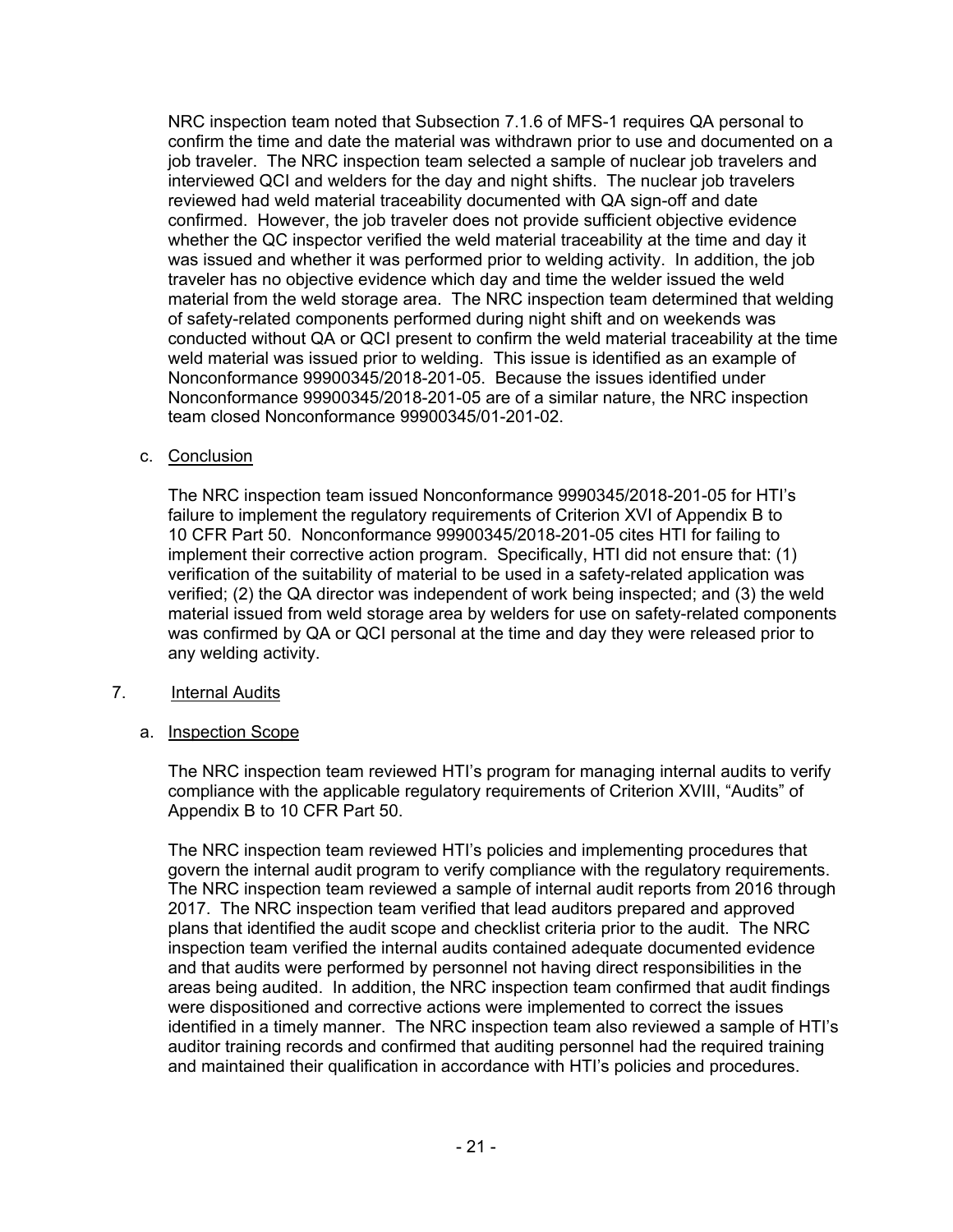#### b. Observations and Findings

No findings of significance were identified.

#### c. Conclusion

The NRC inspection team concluded that HTI is implementing its internal audit program in accordance with the regulatory requirements of Criterion XVIII of Appendix B to 10CFRPart 50. Based on the limited sample of documents reviewed, the NRC inspection team also determined that HTI is implementing its policies and procedures associated with the audit program. No findings of significance were identified.

#### 8. 10 CFR Part 21

#### a. Inspection Scope

The NRC inspection team reviewed HTI's policies and implementing procedures that govern the 10 CFR Part 21, "Reporting of Defects and Noncompliance," program to verify compliance with the regulatory requirements. In addition, the NRC inspection team evaluated the 10 CFR Part 21 postings and a sample of HTI's POs for compliance with the requirements of 10 CFR 21.31, "Procurement Documents." The NRC inspection team also verified that HTI's nonconformance and corrective action procedures provide a link to the 10 CFR Part 21 program. The NRC inspection team reviewed HTI's two 10 CFR Part 21 evaluations and verified HTI had effectively implemented the requirements for evaluating deviations and failures to comply. The NRC inspection team verified that the notifications were performed in accordance with the requirements of 10 CFR 21.21, "Notification of Failure to Comply or Existence of a Defect and its Evaluation," as applicable.

The NRC inspection team also discussed the 10 CFR Part 21 program with HTI's management and technical staff. The attachment to this inspection report lists the documents reviewed by the NRC inspection team.

#### b. Observations and Findings

No findings of significance were identified.

c. Conclusions

The NRC inspection team concluded that HTI is implementing its 10 CFR Part 21 program in accordance with the regulatory requirements of 10 CFR Part 21. Based on the limited sample of documents reviewed, the NRC inspection team also determined that HTI is implementing its policies and procedures associated with the 10 CFR Part 21 program. No findings of significance were identified.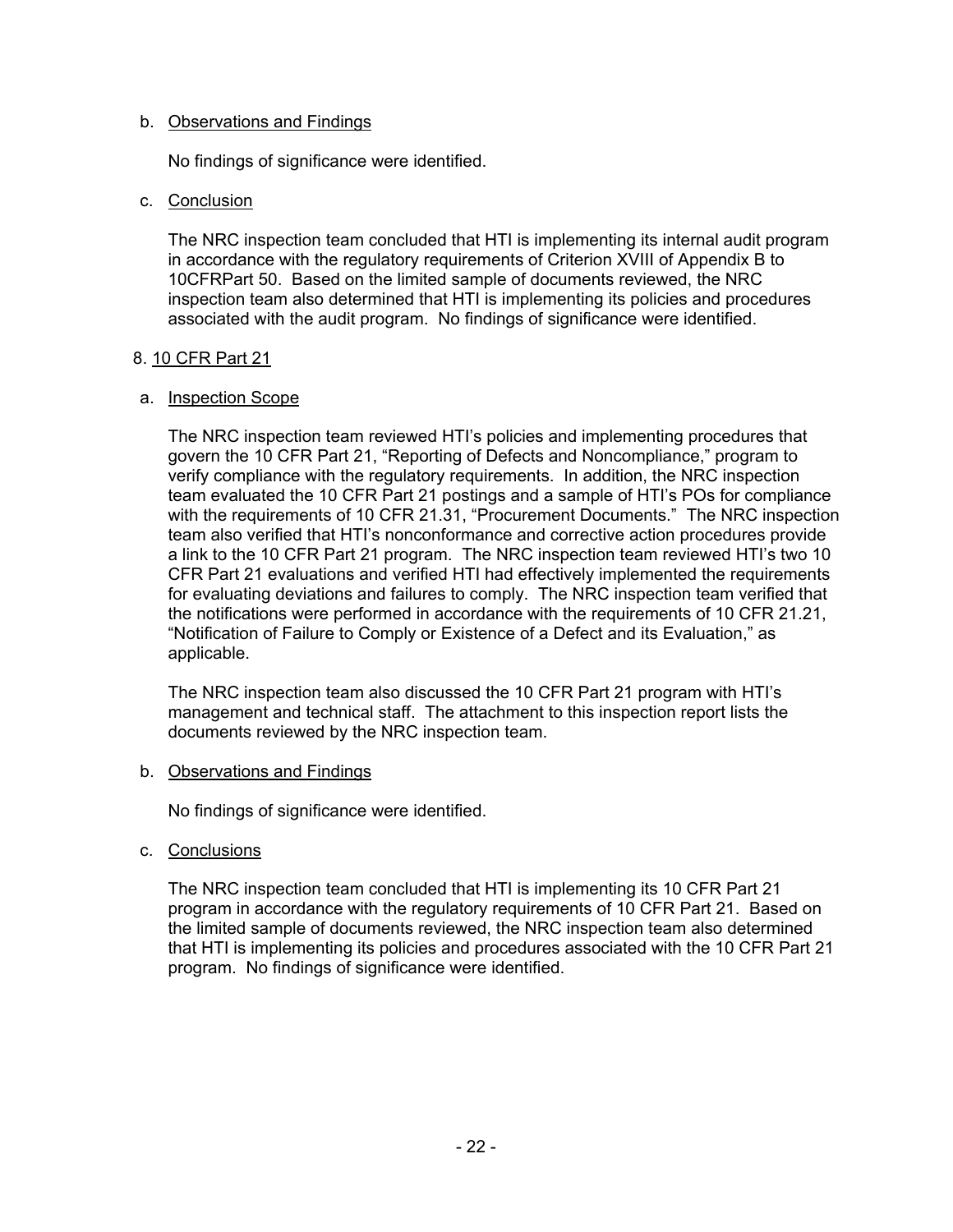## 9. Nonconforming Materials, Parts, or Components

## a. Inspection Scope

The NRC inspection team reviewed HTI's policies and implementing procedure that govern the control of the nonconformance program to verify compliance with the requirements of Criterion XV, "Nonconforming Materials, Parts, or Components," of Appendix B to 10 CFR Part 50.

The NRC inspection team reviewed a sample of NCRs to verify that HTI; (1) dispositioned the NCRs in accordance with the applicable procedures, (2) documented an appropriate technical justification for various dispositions, and (3) took adequate corrective action with regard to the nonconforming items. For NCRs that were dispositioned use-as-is, the NRC inspection team confirmed the technical justifications were documented to verify the acceptability of the nonconforming item. The NRC inspection team also verified that NCRs provided a link to the 10 CFR Part 21 program.

The NRC inspection team also discussed the nonconforming materials, parts, or components program with HTI's management and technical staff. The attachment to this inspection report lists the documents reviewed by the NRC inspection team.

## b. Observations and Findings

No findings of significance were identified.

## c. Conclusion

The NRC inspection team concluded that HTI established its nonconforming materials, parts, or components program in accordance with the regulatory requirements of Criterion XV of Appendix B to 10 CFR Part 50. Based on the limited sample of documents reviewed, the NRC inspection team also determined that HTI is implementing its policies and procedures associated with the nonconformance program.

No findings of significance were identified.

## 10. Entrance and Exit Meetings

On July 16, 2018, the NRC inspection team discussed the scope of the inspection with Mr. Benjamin Hardy, President, and other members of HTI's management and technical staff. On July 20, 2018, the NRC inspection team presented the inspection results and observations during an exit meeting with Mr. Hardy and other members of HTI's management and technical staff. The attachment to this report lists the attendees of the entrance and exit meetings, as well as those individuals whom the NRC inspection team interviewed.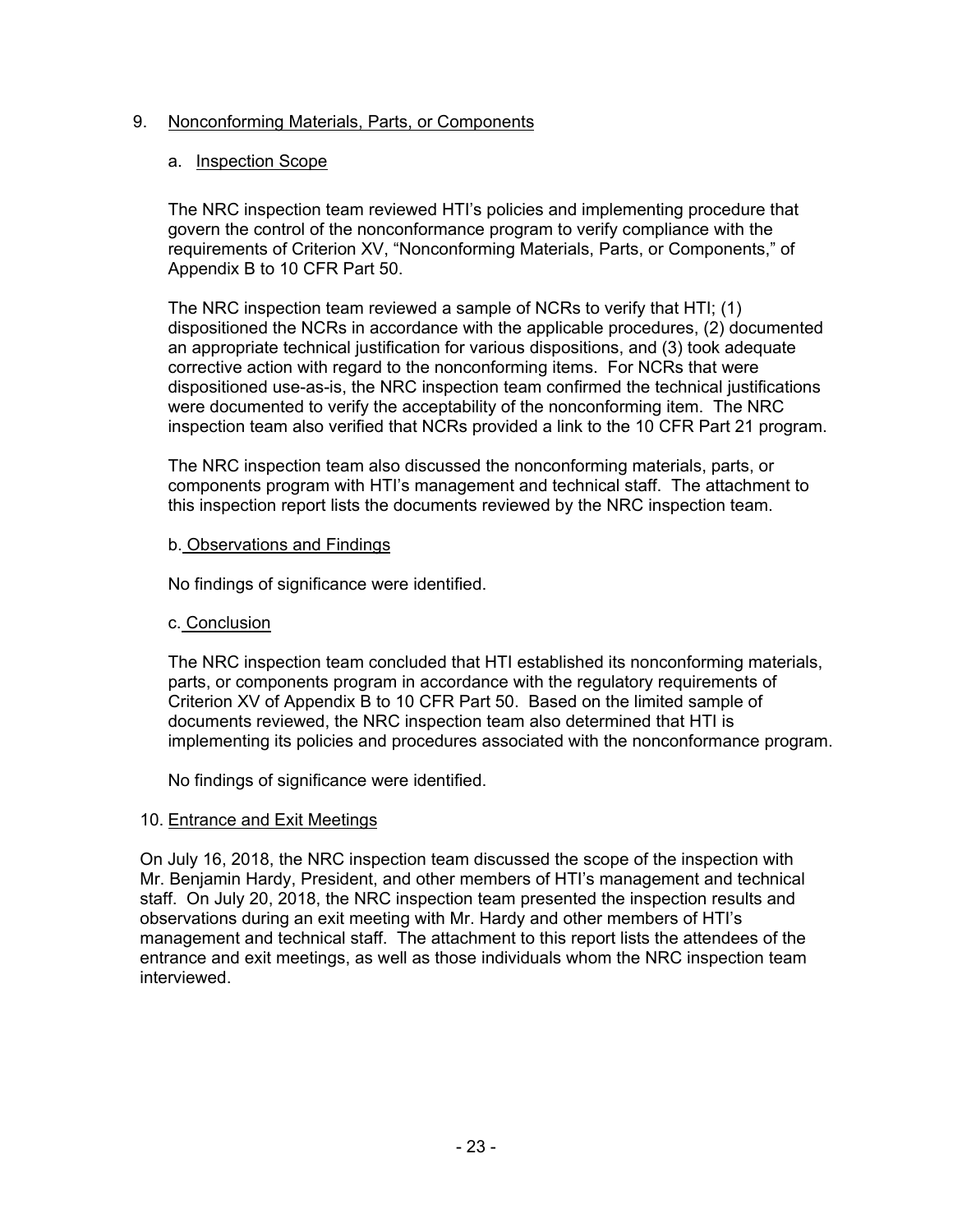# **ATTACHMENT**

# 1. ENTRANCE/EXIT MEETING ATTENDEES

| <b>Name</b>           | <b>Title</b>                                 | <b>Affiliation</b>              | <b>Entrance</b> | <b>Exit</b>  | <b>Interviewed</b> |
|-----------------------|----------------------------------------------|---------------------------------|-----------------|--------------|--------------------|
| Jonathan Ortega       | Inspector, Team Lead                         | <b>NRC</b>                      | X               | X            |                    |
| Raju Patel            | Inspector                                    | <b>NRC</b>                      | X               | X            |                    |
| <b>Thomas Herrity</b> | Inspector                                    | <b>NRC</b>                      | X               | X            |                    |
| Kerri Kavanagh        | <b>Branch Chief</b>                          | <b>NRC</b>                      |                 | $\mathsf{X}$ |                    |
| <b>Benjamin Hardy</b> | President                                    | Hayward<br>Tyler, Inc.<br>(HTI) | X               | X            |                    |
| Doug Roszman          | Q.A. Director                                | HTI                             | X               | X            | X                  |
| Keith Oldinski        | <b>Director of Product</b><br>Development    | HTI                             | X               |              |                    |
| Erica Webb            | <b>Quality Engineer</b>                      | HTI                             | X               | X            |                    |
| Shauna<br>Richardson  | <b>DVS Manager</b>                           | HTI                             | X               | X            |                    |
| <b>Matthew Ellis</b>  | <b>Quality Assurance</b><br>Engineer         | <b>HTI</b>                      | X               | X            |                    |
| Jeremy Frances        | <b>Director Of Continuous</b><br>Improvement | <b>HTI</b>                      | X               | $\mathsf{X}$ |                    |
| Drew Van Norman       | <b>Engineering Manager</b>                   | HTI                             | X               | X            |                    |
| Shawn McCarthy        | <b>QE Services</b>                           | HTI                             | X               |              |                    |
| Nathan Howard         | <b>Director of Operations</b>                | HTI                             | X               | X            |                    |
| <b>Cindy Guyette</b>  | Parts Value Stream<br>Manager                | HTI                             | X               | X            |                    |
| Li Kato               | <b>QA Inspector</b>                          | <b>HTI</b>                      | X               |              |                    |
| Paul Petty            | QA Inspector                                 | <b>HTI</b>                      | X               | X            |                    |
| Anne Provencher       | <b>Quality Administrator</b>                 | <b>HTI</b>                      | X               | X            | X                  |
| James W. Martin       | <b>Quality Engineer</b>                      | HTI                             | X               | X            |                    |
| Camden DiMiclo        | <b>Lead Aftermarket</b><br>Design Engineer   | <b>HTI</b>                      |                 | X            |                    |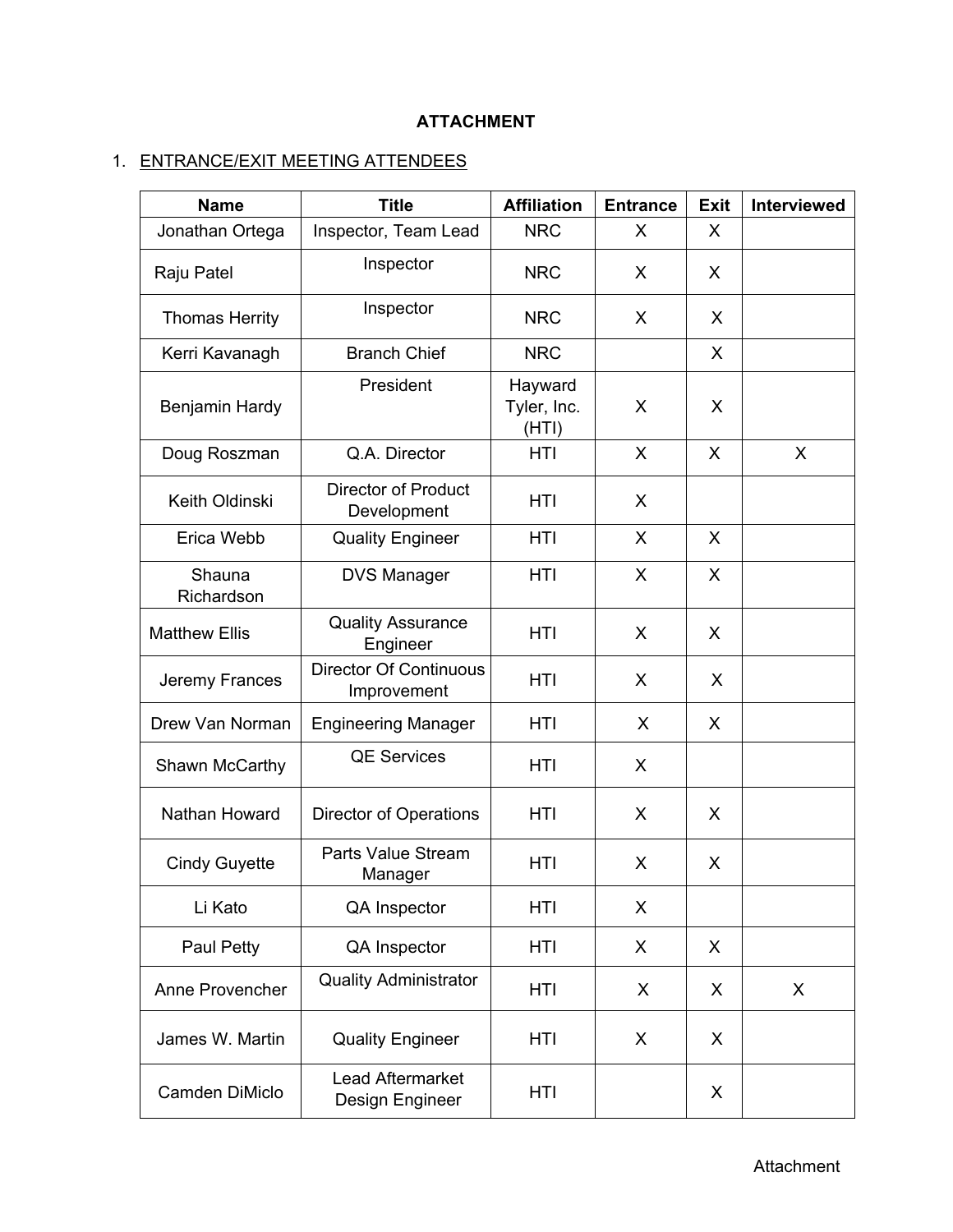| John Katon   | <b>QA</b> Inspector            | HTI | v<br>↗ |  |
|--------------|--------------------------------|-----|--------|--|
| Joseph Coglg | <b>Supply Chain</b><br>Manager | HTI |        |  |

## 2. INSPECTION PROCEDURES USED

Inspection Procedure (IP) 36100, "Inspection of 10 CFR Part 21 and Programs for Reporting Defects and Noncompliance," dated February 13, 2012

IP 43002, "Routine Inspections of Nuclear Vendors," dated January 27, 2017

IP 43004, "Inspection of Commercial-Grade Dedication Programs," dated January 27, 2017

## 3. LIST OF ITEMS OPENED, CLOSED, AND DISCUSSED

| <b>Item Number</b>   | <b>Status</b> | <b>Type</b> | <b>Description</b>   |
|----------------------|---------------|-------------|----------------------|
| 99900345/2018-201-01 | OPENED        | <b>NON</b>  | Criterion VII        |
| 99900345/2018-201-02 | OPENED        | <b>NON</b>  | Criterion IV         |
| 99900345/2018-201-03 | <b>OPENED</b> | <b>NON</b>  | <b>Criterion VII</b> |
| 99900345/2018-201-04 | <b>OPENED</b> | <b>NON</b>  | <b>Criterion XII</b> |
| 99900345/2018-201-05 | OPENED        | <b>NON</b>  | Criterion XVI        |
| 99900345/01-201-01   | <b>CLOSED</b> | <b>NON</b>  | <b>Criterion VII</b> |
| 99900345/01-201-02   | <b>CLOSED</b> | <b>NON</b>  | <b>Criterion V</b>   |

# 4. DOCUMENTS REVIEWED

Policies and Procedures

- Hayward Tyler (HTI) Quality Assurance Manual Edition 7, Revision 0, dated January 12, 2017
- HTI 01-009-898, "Purchase Order Requirements for Subcontracting of Calibration and Testing Services," Revision L, dated July 12, 2018
- HTI 01-019-204, "Quality Assurance Requirements for Safety Related Items," Revision B, dated December 21, 2000
- HTI 01-019-409, "Quality Assurance Requirements for ASME Code Items," Revision B, dated February 27, 1996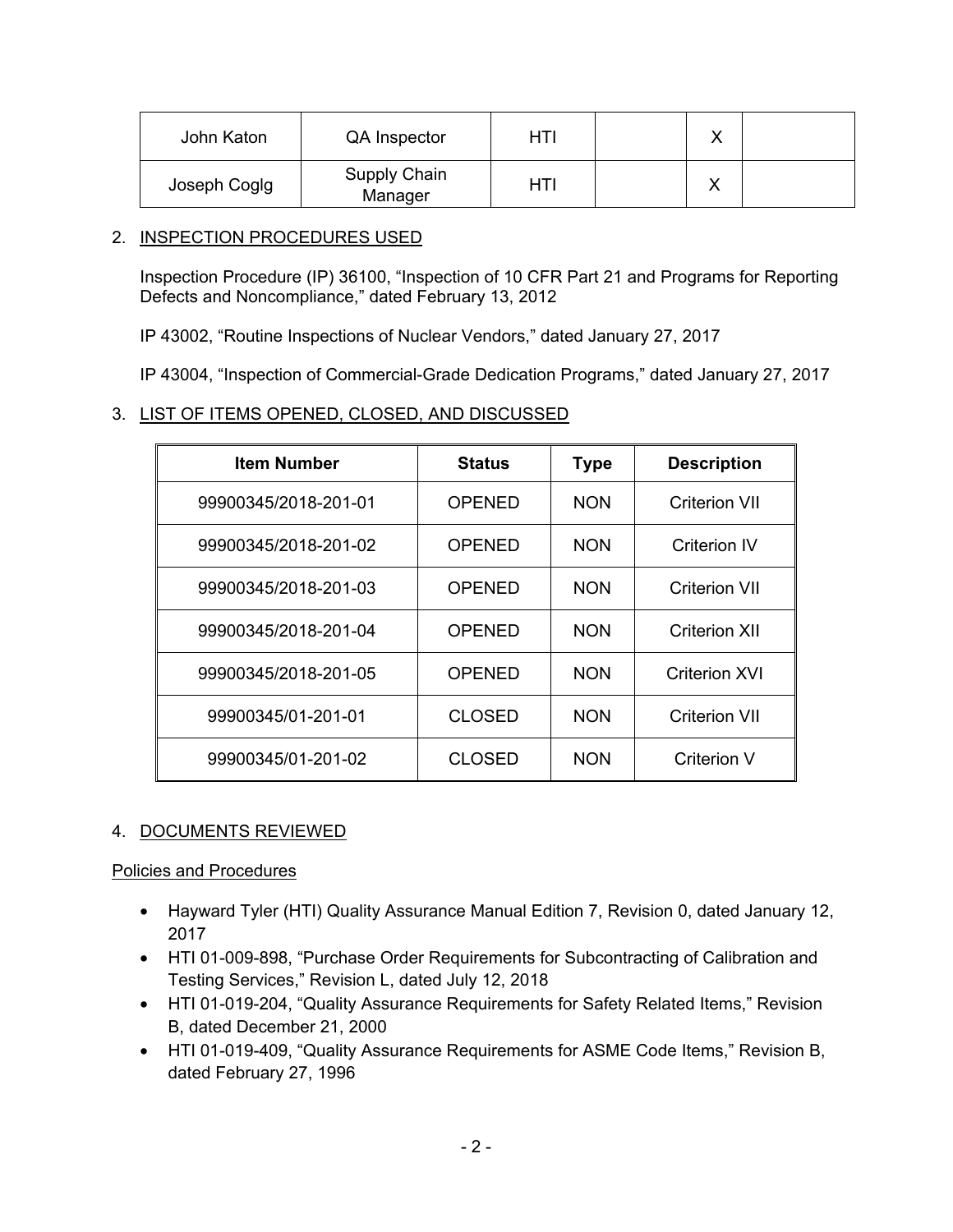- Quality Assurance Standard (QAS-1), "Receiving & Receiving Inspection," Revision 10, dated July 11, 2018
- QAS-15, "Measurement of Dry Coating Thickness with Magnetic Gages," Revision 0, dated March 10, 1994
- QAS-16, "Magnetic Particle Examination (Fluorescent)," Revision 2, dated April 13, 2017
- QAS-3, "In-Process and Final Inspection," Revision 9, dated July 11, 2018
- QAS-4, "Direct Visual Examination of Welds and Repairs of Welds," Revision 5, dated April 13, 2017
- QAS-8, "Operation of a Ferrite Indicator," Revision 0, dated January 29, 1993
- Quality Implementing Procedure (QIP)-6, "Qualification of Inspection and Test Personnel," Revision 5, dated March 20, 2017
- QIP-10, "Control of Measuring and Test Equipment," Revision 8, dated April 10, 2017
- QIP-11, "Qualification and Certification of Visual Examination Personnel," Revision 7, dated April 13, 2017
- QIP-32.5, "Sampling Plans for Commercial Grade Dedication," Revision 0, dated July 2, 2018
- QIP-41, "Procedure for Engineering Evaluations," Revision E, dated May 8, 2017
- QIP-7, "Training and Certification of Liquid Penetrant Personnel," Revision 8, dated April 13, 2017
- QIP-8, "Hydrostatic Pressure Test of Parts and Components," Revision 8, dated April 14, 2017
- QAS-1, "Receiving and Receiving Inspection," Revision 10, dated July 11, 2018
- Manufacturing Standard (MFS)-1, "Issuance and Return of Welding Material," Revision 5, dated September 12, 2016
- MFS-2, "Storage and Handling of Welding Electrodes," Revision 1, dated August 26, 2015
- MFS-10, "Contamination Prevention for Corrosion-Resistant Alloys," Revision 3, dated January 25, 2017
- Welding Procedure Specification (WPS)-T8.8-1, "Gas Tungsten Arc Welding (GTAW) P8 to P8," Revision 3, dated August 17, 2017, qualified to ASME Section III and IX
- WPS-M8.8-1, "Gas Metal Arc Welding (GMAW) P8 to P8 Solid Wire," Revision 2, dated January 15, 2014, qualified to ASME Section III and IX
- WPS-S8.8-1, "Shielded Metal Arc Welding (SMAW) P8 to P8," Revision 2, dated September 15, 2004, qualified to ASME Section III and IX
- Procedure Qualification Record (PQR) of1K1-MH, dated January 18, 1980, for WPS T8.8-1, stainless steel materials in GTAW process, qualifying welder W111 in 3G position
- PQR 0T9K8ME, dated 9, 1980, for WPS M8.8-1 stainless steel material in GMAW process qualifying welder W101 in 1G position
- PQR 1E4K6MH, dated June 27, 1979, for WPS S8.8-1, stainless steel material in SMAW process qualifying welder W105 in 3G position
- ENS-86, "Spring Rate Test Procedure," Revision 0, dated January 3, 2018
- WPS T35.35-4,"GTAW P35 to P35," Revision 4, dated March 20, 2014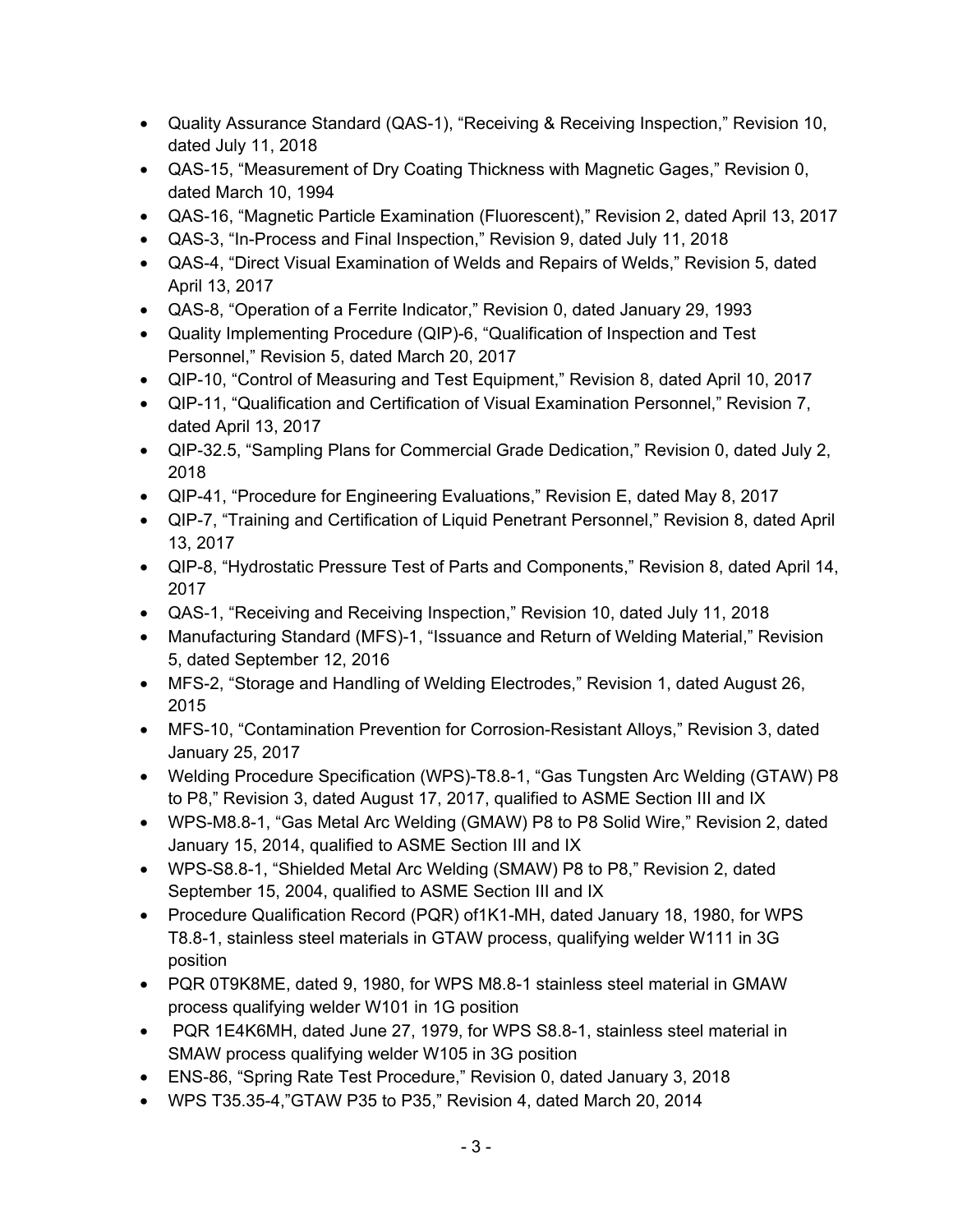• WPS M35.35-3, "GMAW P35 to P35 with Solid Wire," Revision 3 dated August 2, 2011

# Design and Commercial-Grade Dedication Records

- Engineering Change Notice (ECN) 11582, dated September 14, 2001, to update MFS-1 Revision 0, to reflect current practice as part of NRC inspection May 2001
- ECN 12159, to update MFS-1, MFS-3 and MFS-9
- ECN 14126, dated December 01, 2009, to update MFS-1 Revision 2
- CGD-10413-001, "Commercial Grade Dedication Plan Check Valve Spring on HTI Contract 10413," Revision A, dated February 21, 2018
- CGD-10219-006, "Commercial Grade Dedication Plan for Line Shaft Coupling on HTI Contract 10219," Revision 0, dated October 31, 2017
- EST-0300-001, "Technical Evaluation for Measurement & Test Equipment Calibration Services," Revision 0, dated April 13, 2018
- EST-0300-002, "Technical Evaluation for Laboratory Material Testing Services," Revision 0, dated April 13, 2018
- QAF-75, "Commercial-Grade Dedication of Calibration and Testing Services for a Go/No Go Gage Set," dated May 23, 2018
- QAF-75, "Commercial-Grade Dedication of Calibration and Testing Services," Revision J
- QAF-75, "Commercial-Grade Dedication of Calibration and Testing Services for a Coordinate Measuring Machine," dated February 8, 2018

# American Society of Mechanical Engineers (ASME) and Welding Records

- ASME N-5 form, "Certificate Holder's Data Report for Installation or Shop Assembly of Nuclear Power Plant Components, Supports, and Appurtenances," for Reactor WCU assembly part No. 01-500-851 serial No. 9420-1-3-15 built to ASME Section III Class 3 1974 Edition 1975 Winter Addenda, for a licensee, dated January 5, 2017
- ASME N-1 form, "Certificate Holder's Data Report for Nuclear Vessels," for Horizontal Heat Exchanger part No. 01-500-854, serial No. 9420-1-3/11 built to ASME Section III Class 3 1974 Edition Winter 1975 Addenda for a licensee, dated January 5, 2017
- HTI nuclear job traveler for Job No. UN10222-1-6 for Motor-Case fabrication and machine part No. 01-403-636, operation No. 50 fabricate per drawing documents weld material traceability ER316L, batch No. EH932/EH933, verified by QCI on July 10, 2018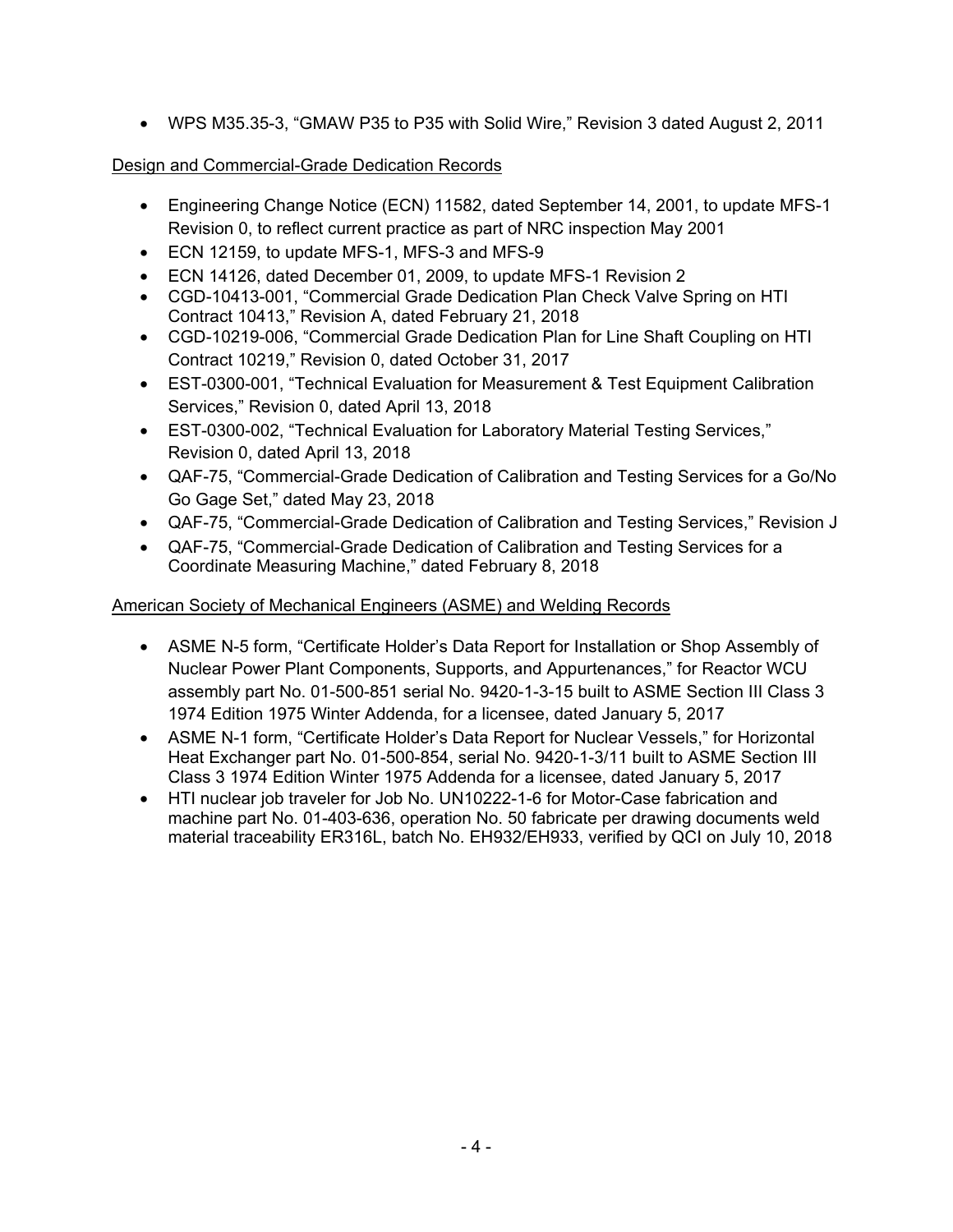# Calibration, Heat Treatment, Non-Destructive Examination (NDE), Inspection and Test Records

- Certificate of Calibration No. 0011076368, dated January 12, 2018 for HTI part No. HTS 01-065 10 pound weight test bar serial No. 19225 to HTI PO 146964, inspected upon receipt on January 20, 2018
- Certificate of Calibration No. 0011076346, dated March 12, 2018, for HTI part No. HTS 91-142 digital Radiometer model No. DM-365XA serial No. 2036962, inspected upon receipt by QCI on March 14, 2018
- HTI gage control record form No. 56, for 0-12-inch depth micrometer gage No. HTS-12- 148, calibrated on November 7, 2017 using traceable standard gage block set No. HTS-01-023, due November 7, 2018
- HTI gage control form No. 56, for 0-400 pressure inch gage pressure gage No. HTS-21- 057, calibrated on May 4, 2018 using master dead weight tester No. HTS-21-001
- Certificate of Calibration No. 0011041407, dated July 20, 2017, for HTI part No. HTS-21- 001 dead weight tester model No. 1305B serial No. INA-24753, calibrated for 1025 – 10000 PSIG tolerance due July 20, 2018, inspected by QCI upon receipt on August 11, 2017
- Certificate of Calibration No. 0011048734, dated August 21, 2017 for HTI part No. HTS-01-039 Vernier caliper master serial No. 1589 due August 21, 2019 with as-found as-left condition traceable to known national standard, received by QCI on August 3, 2017
- Certificate of Calibration No. 0011076344, dated January 17, 2018, for HTI part No. HTS-01-023 gage block set serial No. 77110 calibration due January 17, 2019, with asfound and as-left condition and traceable known national standard
- Hydrostatic Test Report dated May 4, 2018, for Sales Order (SO) No. 10518 for Diffuser Part No. 71-420-067-001-N705A, serial No. EK485 tested per QIP-8 Revision 8 and Test Appendix 01-009-431 Revision 0 on job traveler No. PG10518-1-3 tested at 185 pounds per square inch gauge (PSIG) for 30 minutes using gage No. 21-057 (range 0-400 PSIG) with results documented by HTI technician, verified and accepted by quality control inspector (QCI) on May 4, 2018
- Hydrostatic Test Report dated February 12, 2018, for SO No. 10219-1 on a discharge elbow (EH630), three columns (EH421 and EH386), suction bowl (EH315) and diffuser (EH322) part No. 01-101-248-N0000, per QIP-8, Revision 8, Test Appendix No. 01-019- 955 Revision A, on job traveler No. UG10219-1-1, tested at 300 PSIG for 10 minutes using gage No. HTIS-21-051, witnessed and accepted by QCI, ANI
- Hydrostatic Test Report dated February 12, 2018 for SO No. 10219-1-1 for 5 columns serial No. EH386 Part No. 01-101-248-001-N0000 using QIP-8 and Test Appendix 01- 019-955 tested at 312 PSIG at 60 F for 10 minutes using gage ID No. HTIS-21-051 (range 0-1000 PSIG), using city water, with test reviewed and accepted by QCI and ANI
- Liquid Penetrant Examination (LPE) Report dated March 12, 2018 for Thermal Neck part No. 01-403-644 serial No. EH910 performed by a Level II Inspector
- LPE Report dated September 29, 2017 for rotor shaft for rotor assembly part No. 01- 403-581, serial No. EC933 performed by QA director as Level II
- LPE Report dated October 21, 2016 for heat exchanger tube to tubesheet welds on heat exchanger part No. 01-500-854, serial No. ED744 performed by a Level II Inspector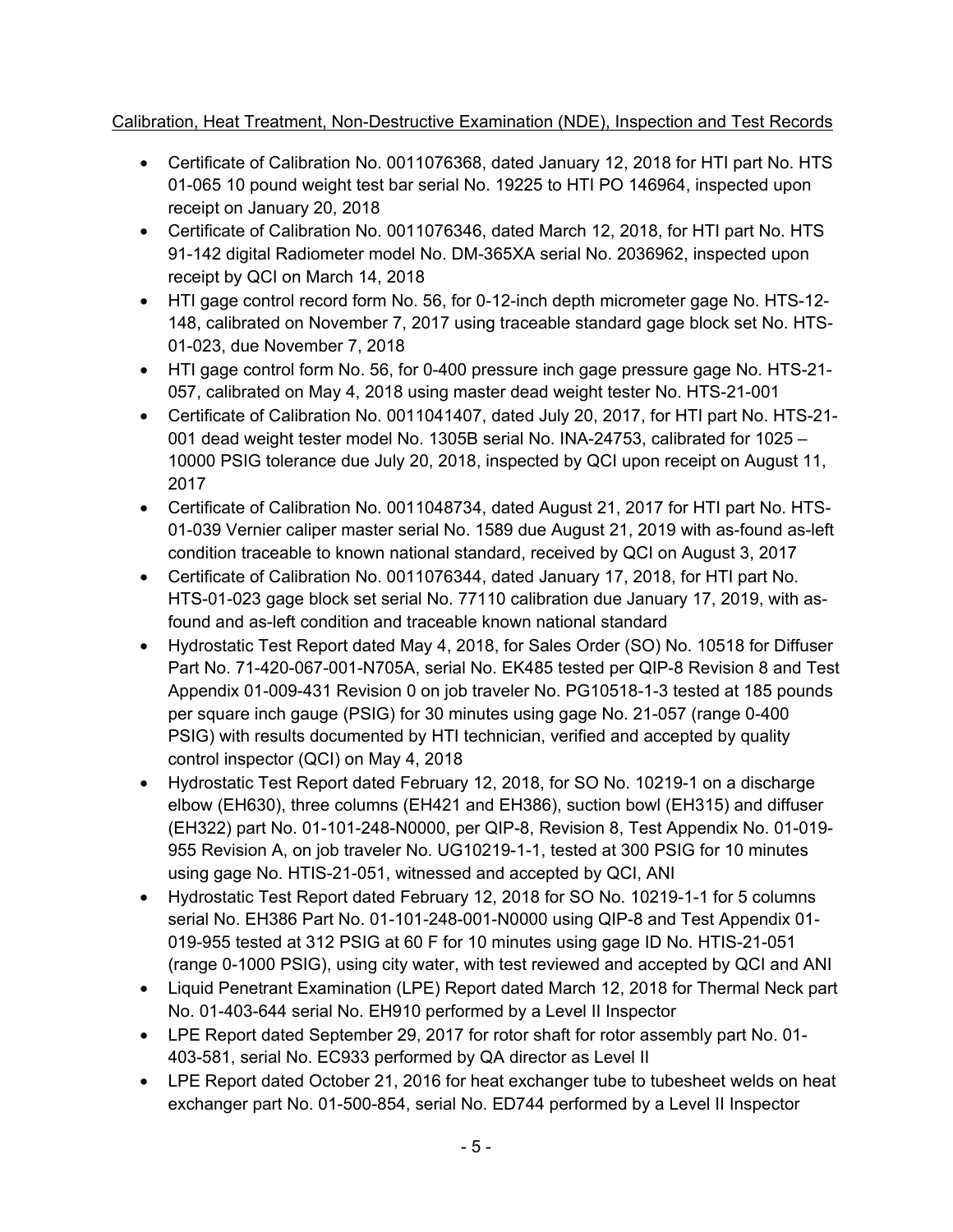- Visual Examination (VE) Report for Welds dated March 23, 2018, performed on motor/stator assembly part No. 01-403-637 batch No. EJ234 on SO No. 10222-1-3, accepted by a Level II Inspector
- VE Report dated October 21, 2016, performed on heat exchanger part No. 01-500-854 serial No. ED744 accepted by a Level II Inspector
- Receiving Inspection Report (RIR) for SO No. UB10769-1-1, for seamless tubes 5/8-inch x 0.095-inch wall material ASME SA 213 Type 316 Heat No. YX1703-659 and HTI PO No. 148429 accepted by QA on July 16, 2018, assigning HTI batch No. EL524-1 and EL524-2
- RIR for Part No. ARN NER 316L 3/32 weld electrodes size 3/32 X 36-inch x 10 pounds of ER316/316L procured on PO 146002 Heat No. 751142, lot No. CT0414, with CMTR reviewed and accepted by QA HTI 38 and final inspected by HTI on September 19, 2017 assigning Batch No. EH932
- RIR for Part No. ARN NER 316L 1/16 weld electrodes size 1/16 X 36-inch x 10 pounds of ER316/316L procured on PO 146002 Heat No. 751142, lot No. CT0414, with CMTR reviewed and accepted by QA HTI 38 and final inspected by HTI on September 19, 2017 assigned Batch No. EH933
- RIR for Part No. 01-004-215, 6 x 1/2-inch NPS Schedule 160 pipe Concentric Reducer ASME SA 403 Type 316, PO No. 146248 Heat No. 712686, with certified material test report (CMTR) reviewed and accepted by HTI QA 42 and receipt inspected by HTI on December 10, 2017 and accepted by HTI QA on January 18, 2018 documented on QAF-22 form
- RIR for PO No. 146304 item No. 3 part No. ARN N309L16 1/8 for 1/8 x 14 inch E309/309L-16 electrodes traceable to lot No. 15D17E, control No. DR reviewed and accepted by HTI QA 38 on January 15, 2018 assigning batch No. EJ274
- HTI Final Inspection Report dated May 7, 2018 for diffuser part No. 71-420-067-001- N705A, batch No. EK485 on SO No. 10518 for a licensee, reviewed and accepted by QC Inspector and accepted by QA
- HTI CMTR certifying weld wire processed by a supplier, certificate of conformance (CofC) dated October 20, 2017, for 3/32 x 36-inch weld wire 206 pounds lot No. 2611 and 1/8 x 36 inch 220 pound weld wire lot No. 2611 ER CuAl-A2 WWW A2 Bronze ASME A5.7 with analytical report No. 119231 from a laboratory, dated October 6, 2017 reviewed and accepted by HTI QA 36 on December 1, 2017 assigning batch No. EJ224 and EJ225
- CofC for Certified Material Test Report (CMTR) dated May 30, 1980, for HTI PO No. 21177 item No 01, 3/16 x16-inch 12x10 pound E308L-16 ASME SFA 5.4 electrodes traceable to Heat 95533 Lot No. 2406246, reviewed and accepted by HTI QA 22 on June 5, 1980
- CofC dated October 25, 2017, for HTI PO No. 146304 item No. 3 part No. ARN N309L16 1/8 for 1/8 x 14 inch E309/309L-16 electrodes traceable to lot No. 15D17E, control No. DR reviewed and accepted by HTI QA 38 on January 15, 2018 assigning batch No. EJ274
- CofC dated September 12, 2017, for HTI PO 146002 item No. 1 for 6 x 10 pounds of 3/32 x 36-inch ER316/316L electrodes traceable to Heat No. 751142, Lot No. CT0414,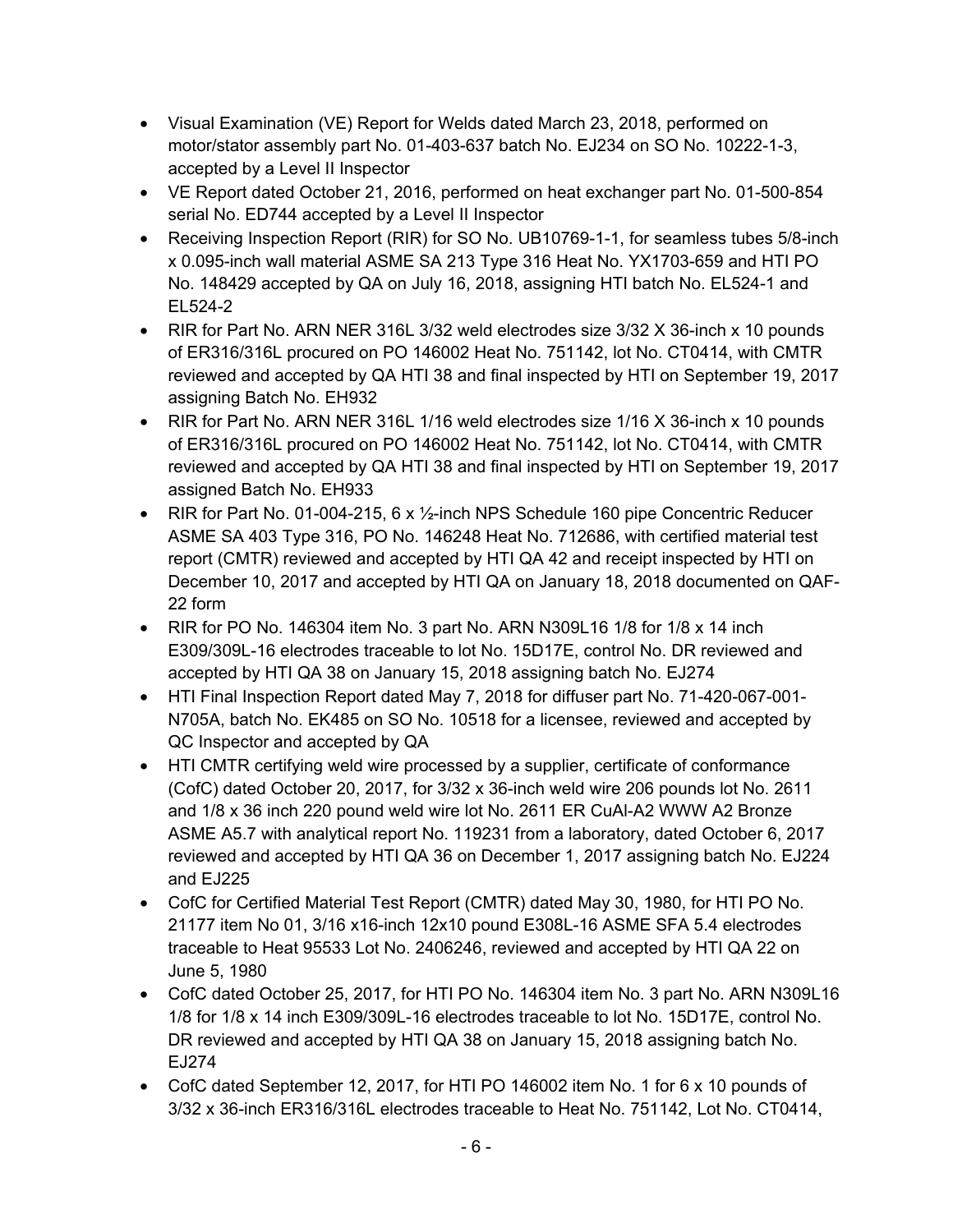reviewed and accepted by HTI QA 38 on September 25, 2017 assigning batch No. EH932

- CofC dated September 12, 2017, for HTI PO 146002, item No. 2 for 2 x 10 pounds of 1/16 x 36-inch ER316/316L SFA 5.9 electrodes traceable to Heat No. 751142, Lot No. AT0414, reviewed and accepted by HTI QA 38 on September 15, 2017 assigning batch No. EH933
- CofC dated October 4, 2016, for HTI PO No. 142997, item No. 1 for flux cored wire 0.045-inch x 33 pound spools ESAB E71T-1M traceable to Lot No. 10138487, reviewed and accepted by HTI QA 38 on October 26, 2016 assigning batch No. ED836
- CofC dated December 5, 2017 for HTI PO No. 146248, part No. 01-004-215-263-N3254 for 1 piece of 6 x 2-1/2-inch NPS Schedule 160 seamless concentric reducer with heat No. 712686, heat code NZOJ-1 ASME SA403 Grade WP316 reviewed and approved by HTI QA 42 assigning batch No. EJ609 on January 8, 2018
- CofC for SKC-S Cleaner HTI part No.MFX01-5750-78, dated February 18, 2014, batch No. 14B01K procured on PO 144327 assigned batch No. EF998
- CofC for SKD-S2 developer HTI part No. MFX01-5352-78 dated September 8, 2017, batch No. 17J03K procured on PO 147299 assigned batch No. EK230 by HTI on February 15, 2018

# Purchase Orders (PO), Audit Reports, and Commercial-Grade (CG) Survey

- PO 146562, HTI for Diffuser, ASME SB148 C95400 Code Case 1288
- PO 146172, for Weld material, dated October 5, 2017
- PO 148038, for machining shaft, dated May 3, 2018
- PO148265, for Shaft ASTM A564 Type 630, H1150, dated May 29, 2018
- PO 146896, for Casting, dated January 3, 2018
- PO 141744, for Pipe Cap ½ NPS ,dated May 17, 2016
- PO 146897, for Bar, 1.25 dia. Annealed, dated January 3, 2018
- PO 148649, for Testing Services, dated July 16, 2018
- PO 146896, for Casting part, dated January 3, 2018
- PO 141744, for Pipe Cap, dated May 17, 2016
- PO 146897, for Bar, dated January 3, 2018
- PO 147894, for testing services, dated April 17, 2018
- PO 146002, for welding consumables, dated September 12, 2017
- PO 142997, for welding consumables, dated September 29, 2016
- PO 138584, for welding consumable, dated July 22, 2015
- PO 146304, for welding consumable, dated October 19, 2017
- External Audit Report, dated September 7, 2017
- External Audit Report, dated July 5, 2018
- External Audit Report, dated June 17, 2016
- External Audit Report, dated May 19, 2016
- External Audit Report, dated November 3, 2015
- CGD Survey & Limiting Scope Audit, dated April 25, 2018
- CGD Survey, dated April 25, 2018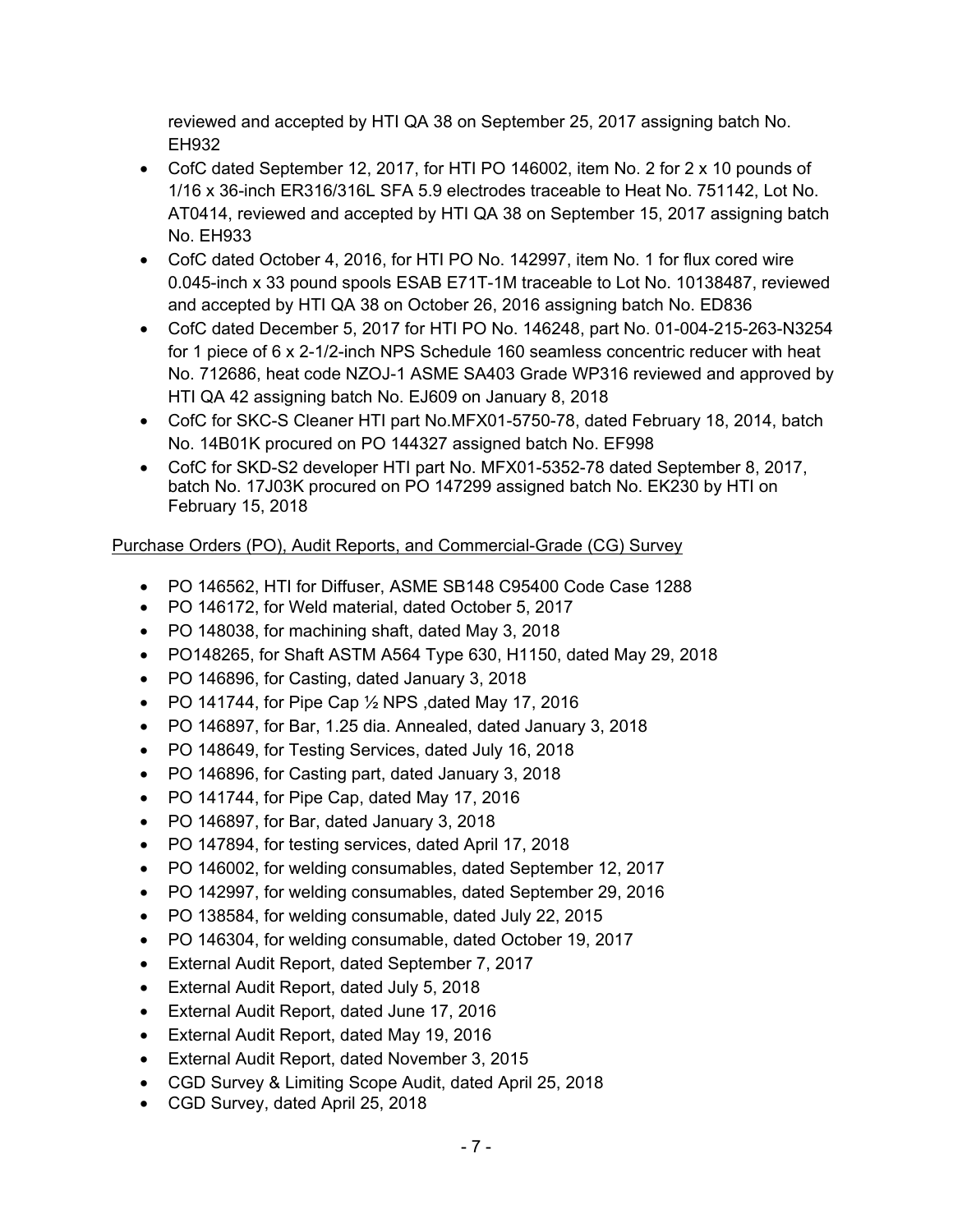- NIAC Audit, dated June 11, 2018
- Supplier Annual Evaluation, dated January 3, 2018
- Supplier Annual Evaluation, dated July 12, 2018
- Supplier Annual Evaluation, dated July 27, 2017
- Supplier Annual Evaluation, dated January 6, 2017
- Supplier Annual Evaluation, dated August 21, 2017
- Supplier Annual Evaluation, dated July 12, 2018
- Supplier Annual Evaluation, dated January 5, 2017
- Supplier Annual Evaluation, dated July 17, 2018
- Supplier Annual Evaluation, dated March 9, 2017
- Supplier Annual Evaluation, dated January 16, 2016

# Nonconformance Reports

- HTI Discrepant Material Report (DMR) 0081, dated July 12, 2018, issued for  $\frac{1}{2}$ -inch-14 plug gage ID No. HTIS-35-045 found out of tolerance
- DMR-086, dated July 13, 2018, issued for 11.0000 ringmaster ID No. HTIS-01-012
- DMR-0100, dated April 25, 2018, issued for Transducer ID No. HTIS-52-073
- DMR-0105, dated July 12, 2018, issued for 2.0001 ring gage ID No. HTIS-11-403A

## Corrective Action Reports

- Audit Corrective Action Report (CAR) No. 1040, dated May 5, 2014 Several examples were identified of documents deficiencies such as: no compliance with defined requirements, disagreement between documents, and not addressing standards practices
- Audit CAR No. 1086, dated November 16, 2016 Reference NRC letter dated 3 November 2016 tracking # NRR-2016-A-0010 issue 1 in file attachments
- Audit CAR No. 1087, dated November 16, 2016 NRC letter darted 2 November 2016 tracking # NRR-2016-A-0010 issue 2
- Audit CAR No. 1098, dated May 7, 2018 NUPIC limited Scope Audit (Commercial Grade Dedication) resulted in one finding
- Process CAR No. 1093, dated October 16, 2017 Out of compliance with QIP 32.0 and QIP 32.1

# Corrective Action Reports generated as result of NRC Inspection

- Process CAR No. 1101, dated July 18 Lack of objective evidence to support the conclusion of the 2017 and 2018 Audits and/or Commercial-Grade Surveys checklist
- Audit CAR No. 1102, dated July 17, 2018 Safety related purchase orders failed to include requirements of 10CFR50 Appendix B and 10CFR part 21
- Process CAR No. 1102, dated July 19, 2018 Quality Manual Edition 7 Revision 0 reflects wordings in Section 4 and 7 that are unintentionally restrictive or not sufficiently clear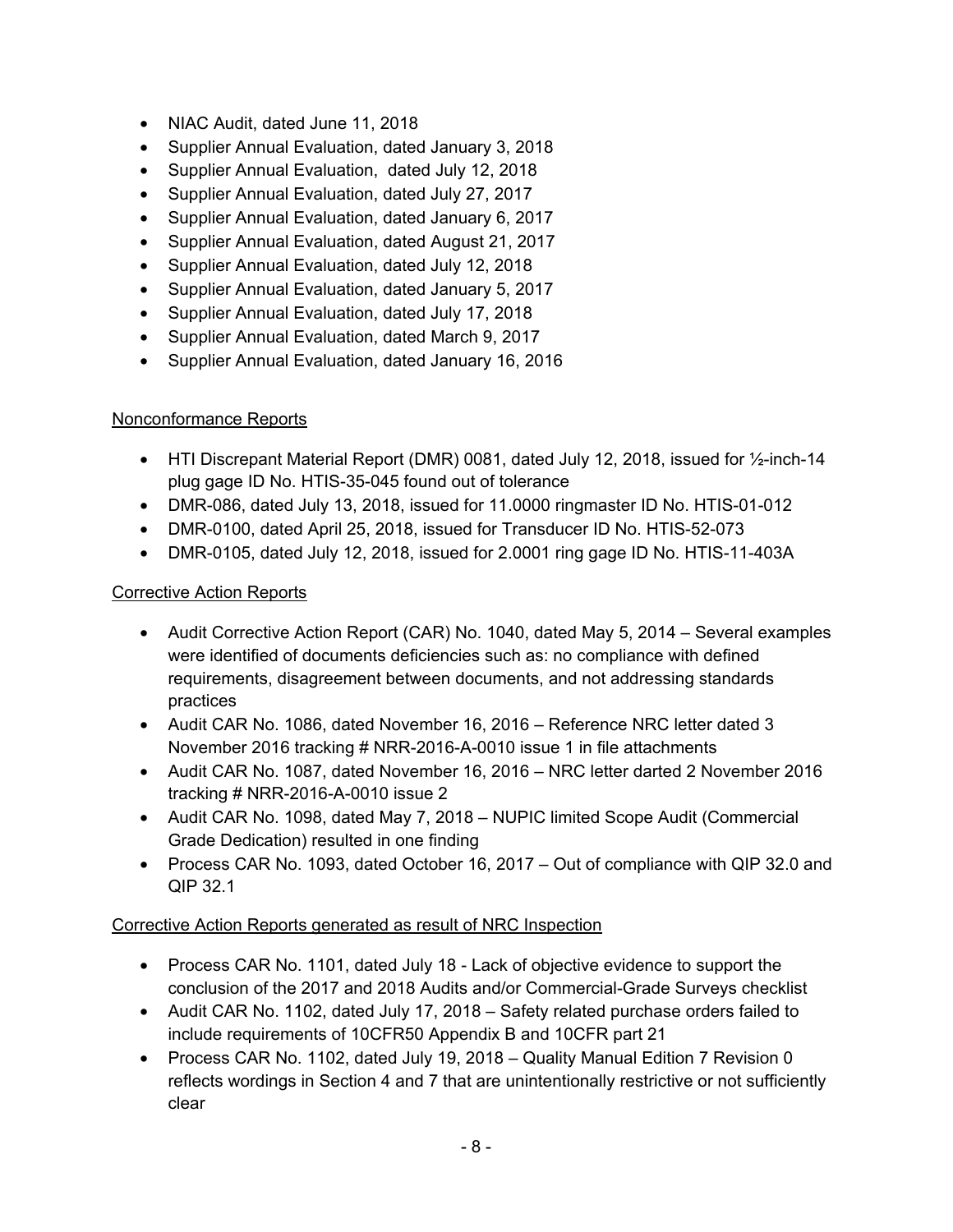- Process Car No. 1103, dated July 19, 2018 Wording are not clear in paragraph 5.0, "Responsibilities" and 6 "Procedure" leading to confusion
- Audit Car No. 1103, dated July 17, 2018 HTI Used material that were processed by a commercial supplier without a properly documented commercial-grade survey. Material was subsequently used on job PG 10518
- Process CAR No. 1104, dated July 19, 2018 Several inconsistencies were identified that present confusing and/or conflicting requirements in QIP 32.0, QIP 32.1, QIP 32.2, and QIP 32.4
- Process CAR No. 1105, dated July 19, 2018 Paragraph 3.6 the reference document (3002002982) is not consistent with QIP 32.0 reference document (5652)
- Process CAR No. 1106, dated July 19, 2018 Documents 01-019-409 and 01-019-204 only identifies the requirement of 10CFR Part 21 being applicable for safety related purchase orders
- Process CAR No. 1107, dated July 19, 2018 Procedure MFS-1 and 2 are not sufficiently detailed in specifying the additional concerns that need to be taken into consideration and documented when using the SMAW process
- Process CAR No. 1108, dated July 19, 2018 The tables 1A and 1B in QIP 7 identify in the total hours column "NDE or QA." The same verbiage is used in QIP 11 table 1.
- Process CAR No. 1109, dated July 19, 2018 The qualification of a Level II QC Inspector expired on June 30, 2018.
- Process CAR No. 1110, dated July 19, 2018 Developer identified as batch No. EJ689 and Cleaner EF998 were not presented to QC for the actual receiving inspection to be completed
- Process CAR No. 1111, dated July 19, 2018 Dead weight tester, HTS 21-001 was being used for calibration of the Hydro test gages at below the pressure range that was verified by the approved calibration provider.

# Training Records

- Level II Visual to QAS 5, dated February 22, 2018
- Level II LP to QAS 5 & 6, dated February 22, 2018
- Level II MP to QAS-16, dated February 22, 2018
- Level II Visual LP, dated January 9, 2018
- Level II Visual and LP dated January 4, 2018
- Level I Visual, dated April 19, 2016
- Level III, MISTRAS appointed as HTI Level III for VT, LP and MT, dated October 7, 2014
- Certificate of Inspection and Test Personnel QAF-4 form, qualified as Level I for receipt in-process and final inspection, hydrostatic testing and calibration services, dated on September 19, 2017
- Level III certificate of inspection and test personnel QAF-4 form, qualified as Level III in receipt in-process and final inspection, hydrostatic test, and calibration services, dated May 13, 2004
- Three Level I Inspectors receiving, in-process and final inspection, hydrostatic and calibration qualified on October 6, 2016